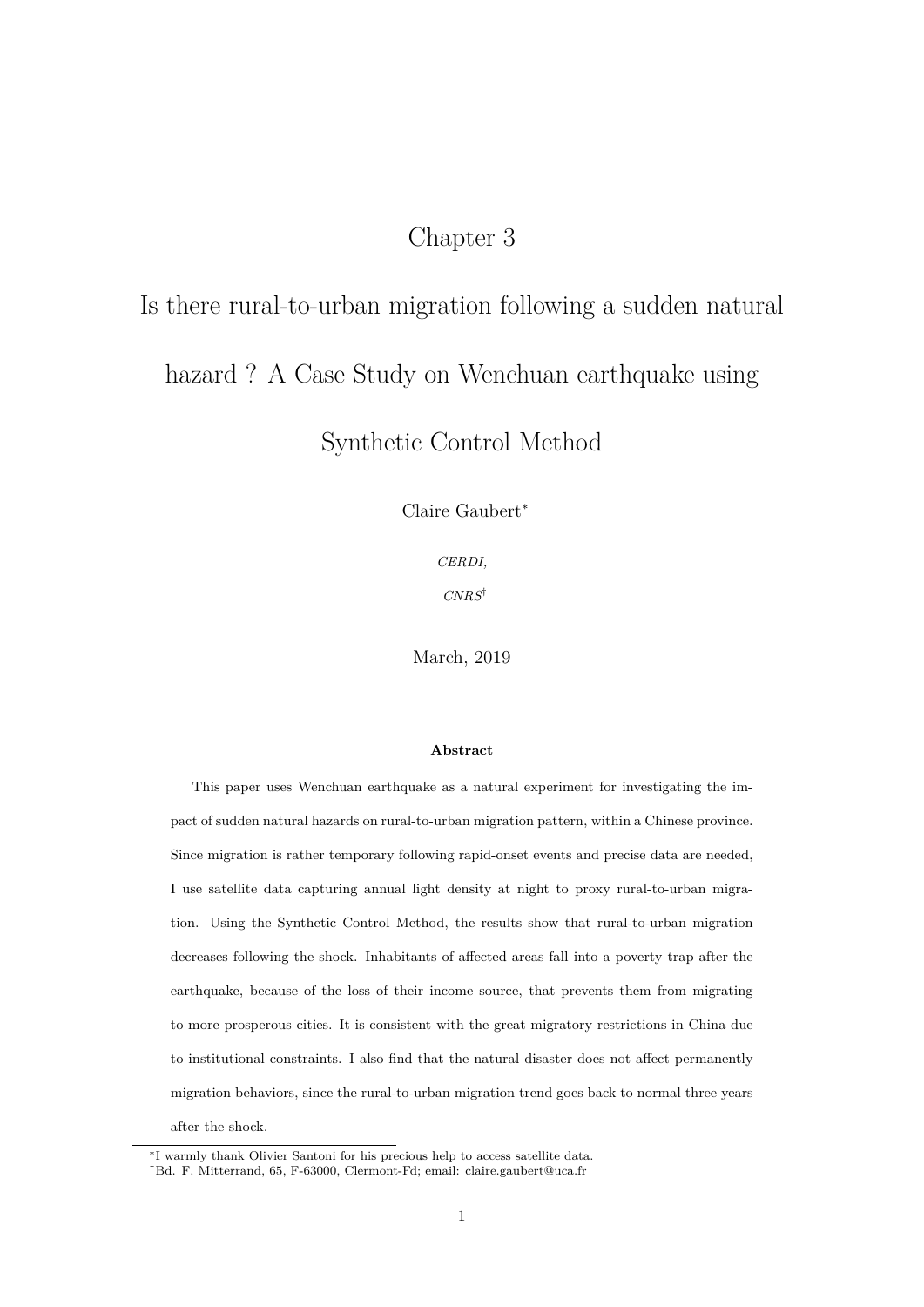### **1 Introduction**

When facing natural hazards, people have three possible adaptation strategies: either they stay put, waiting for the disaster to end, accepting related costs; they stay put but have risk mitigation strategies that lower the costs; or they flee from the devastated areas, that is to say, home. Their choice depends on their ability to mitigate the costs but also to migrate. In the literature, developed countries have better mitigation abilities thanks to technological progress. At the opposite, developing countries are less likely to mitigate the risk because they often lack of wealth or technological skills [\(Reuveny, 2007\)](#page-24-0). With close to three natural disasters per month in average between 2000 and 20[1](#page-1-0)6, China multiplies climate-related risks<sup>1</sup>. Chinese inhabitants may have recourse to migration to adapt to natural hazards and secure their income in the sort-run. The purpose of this paper is to look for any migratory response following a destructive natural event, in China.

To best visualize the potential of migration as a coping strategy against natural hazards, this study focuses on the most destructive disaster since 1976, Wenchuan earthquake. On May 12, 2008, a 8.0 magnitude earthquake occurs at the center of Sichuan province, 80 kilometers away from the provincial capital Chengdu. It is the deadliest earthquake that hits China, since the 1976-one in Hebei, that killed over 240,000 persons, and the strongest since 1950-earthquake that stroke Tibet with a 8.5 magnitude <sup>[2](#page-1-1)</sup>. Fifteen million persons lived in the affected area, and approximately one third were left homeless after the earthquake. Indeed, sudden natural disasters, as this one, turn a livable place into an unfit one for human habitation, for a finite length of time  ${}^{3}$  ${}^{3}$  ${}^{3}$ [\(Bates,](#page-23-0) [2002;](#page-23-0) [Black et al., 2011\)](#page-23-1). It took over three years to rebuild areas destroyed by the earthquake. Then, Wenchuan earthquake is de facto responsible for forced movement. The discussion focuses on whether this movement is temporary or permanent.

For migration to become permanent, the implicit assumption is that natural disasters impact households income. An extensive literature exists on the impact of natural disasters on economic proxies. As summarized by several meta-analysis, a consensus holds on the negative impact of natural disasters on GDP per capita in the short-run [\(Lazzaroni and van Bergeijk, 2014;](#page-23-2) [Klomp](#page-23-3)

<span id="page-1-0"></span><sup>1</sup>[Calculated using Emergency Events Database \(EM-DAT\) thoroughly discussed in Section 3 and 4.](#page-23-3)

<span id="page-1-2"></span><span id="page-1-1"></span> ${}^{2}$ [From EM-DAT \(2018\) listing.](#page-23-3)

<sup>3</sup>[Are also part of that list all sudden-onset disasters such as floods, volcanic eruptions, earthquakes, tornadoes,](#page-23-3) [wildfires, tsunamis \(Bates, 2002\).](#page-23-3)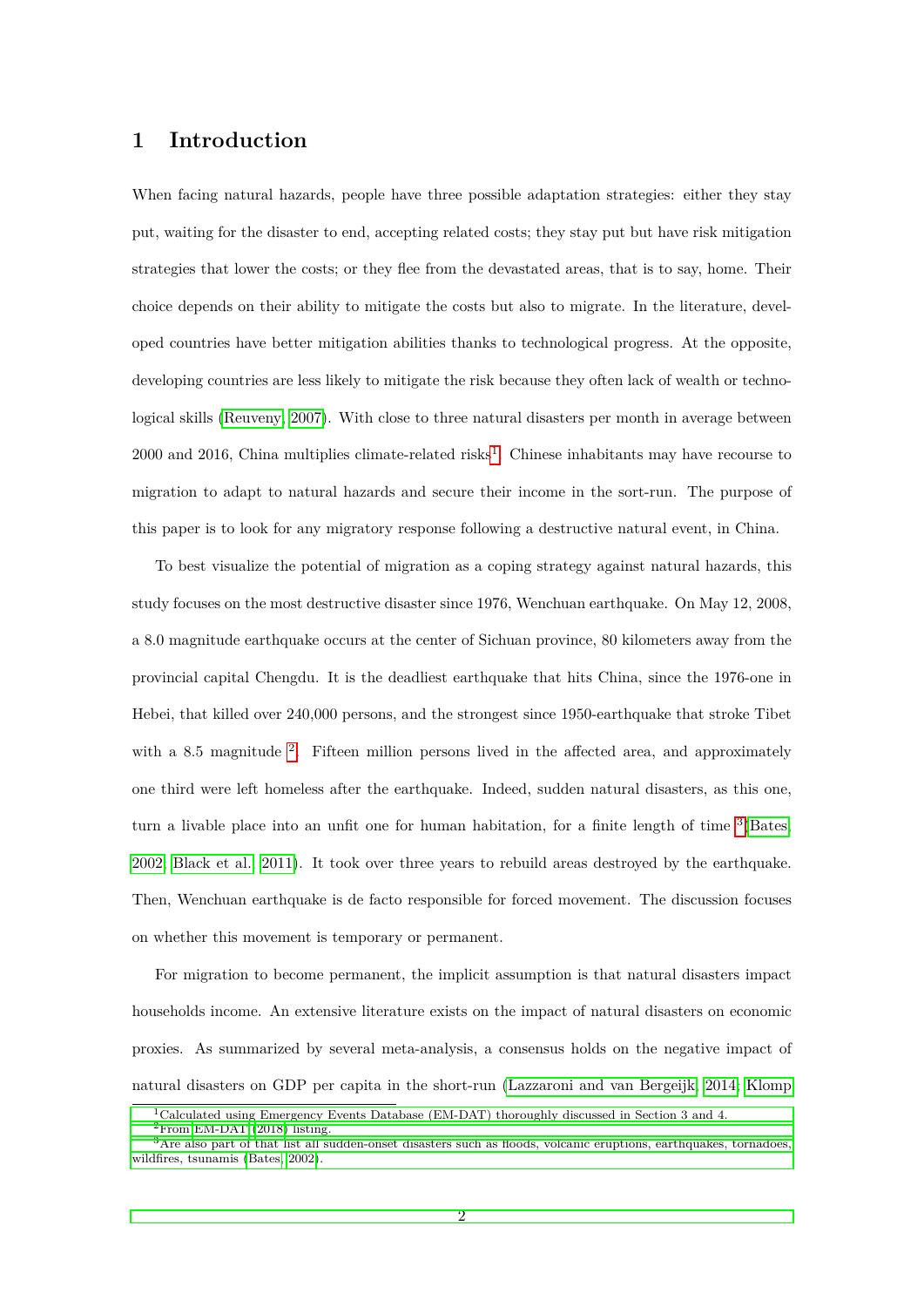[and Valckx, 2014\)](#page-23-3). Indeed, a sudden natural disaster implies great losses in terms of infrastructure, economic activities and therefore reduces if not cuts out sources of income for inhabitants. Economic factors being predominant in the decision-making to migrate, sudden natural disasters could impact migration through the decline of household income. Two types of migratory response are possible: either this loss of earnings is an additional incentive to migrate-out and becomes the final push for rural workers to try their luck in prosperous cities (1) ; or that loss of earnings is a final push for the farmer toward the poverty trap, restraining their liquidity in the short-run and hindering out-migration (2). In the former case, migration becomes an adaptation strategy to maintain the household income. In the second scenario, migration is made impossible because of lack of finances following the natural shock. Developing countries, by being more economically fragile, can either be more favorable to migratory response, since they have fewer mitigation systems to prevent the natural hazards to cause tremendous economic costs [\(Reuveny, 2007\)](#page-24-0). Or developing countries can also be an opportune environment for natural disasters to push people toward poverty traps. [Felbermayr and Gröschl](#page-23-5) [\(2014\)](#page-23-5) find the poorer the country, the larger the negative impact of natural hazards is on per capita GDP.

To estimate if migration is a coping strategy in China, I aim at assessing the impact of Wenchuan earthquake on rural-to-urban migration within Sichuan province. To tackle this topic, two issues were raised. First, looking into migration implies the use of precise data, especially when trying to capture temporary migration. Census data have large time intervals that do not suit the search for temporary movement. Going through the literature for creative solutions, I decide to use annual density of nighttime lightening to proxy city sizes. If the density increases over time, it means that the lighter the cities get, the more illuminated houses there are, the more inhabitants there are. Second, it is difficult to isolate the impact of a natural disaster alone on migration patterns. To do so, I match Sichuan province with a counterfactual built using the Synthetic Control Method (SCM). It enables me to create a virtual counterfactual that has similar migration patterns preshock. Therefore, the differences post-shock can be interpreted as due to the earthquake. Also, in this paper, I focus on intra-province migration based on the literature. After sudden natural shocks, migration is rather short-distanced, people move within their state if not county [\(Smith](#page-24-1)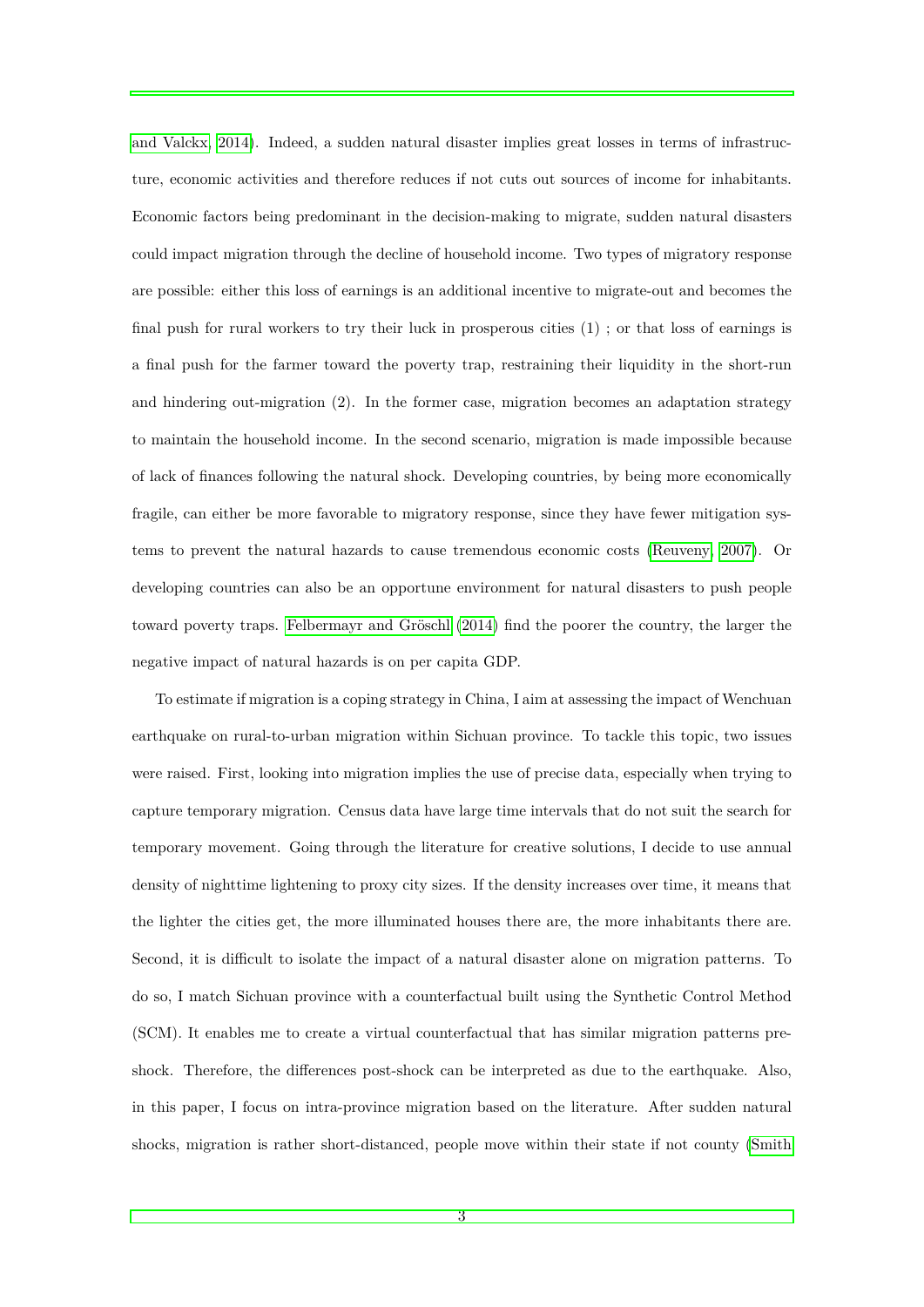[and McCarty, 1996;](#page-24-1) [Smith et al., 2006;](#page-24-2) [Black et al., 2011\)](#page-23-1). . In China's case particularly, between 75 to 78% of migration is intra-provincial anyway [\(Wang et al., 2003;](#page-24-3) [Zhao, 2005\)](#page-25-0). So the scale of the study fits Chinese migratory history.

In a nutshell, this paper provides evidence of small negative effects of the Wenchuan earthquake on rural-to-urban migration. Indeed, even though I manage to isolate the impact of the earthquake on the light density, the effect is short-lasting. In 2011, three years after the shock, the effects on migration are null. Thus, a rapid-onset natural disaster has no permanent impact on migration patterns. This result is consistent with Chinese migratory context. Indeed, strong institutional constraints restrict migration to cities or toward other provinces. These constraints and their impact will be thoroughly discussed in the next section.

The rest of the paper is organized as follows. Section 2 details the state of knowledge on migration after natural shocks along with some literature on Chinese particular features in terms of migration. In section 3, I present all the variables used in this paper and defend the use of a satellite variable as the outcome. Section 4 describes the empirical strategy to isolate the effect of the shock on migration patterns. Section 5 shows the main results that came out of this study, to later leads to further discussion in Section 6.

# **2 A fragile link between natural disasters and migration**

#### **2.1 State of knowledge**

No clear consensus arise from the literature when investigating the impact of a sudden natural disaster on migration<sup>[4](#page-3-0)</sup>. Some papers do find a higher rate of out-migration from the damaged area, following an earthquake. [Bohra-Mishra et al.](#page-23-6) [\(2014\)](#page-23-6) investigate the effects of both weather variations and sudden natural disasters on migration using a household panel data from Indonesia. They follow 7,185 households over 15 years and find that although weather variations do affect permanently migration, natural disasters like earthquakes have small if not nonexistent impact. At

<span id="page-3-0"></span> $4$ This case study focuses on earthquake impact on migration. These case studies being not so frequent in the literature, I might refer to other analysis focusing on other types of natural shocks. Natural disasters with a sudden onset (such as tropical cyclones, earthquakes, etc.) are comparable since they have similar patterns in terms of destruction and can trigger similar responses from the population. I will therefore quote papers on tornadoes and hurricanes along with the earthquakes ones.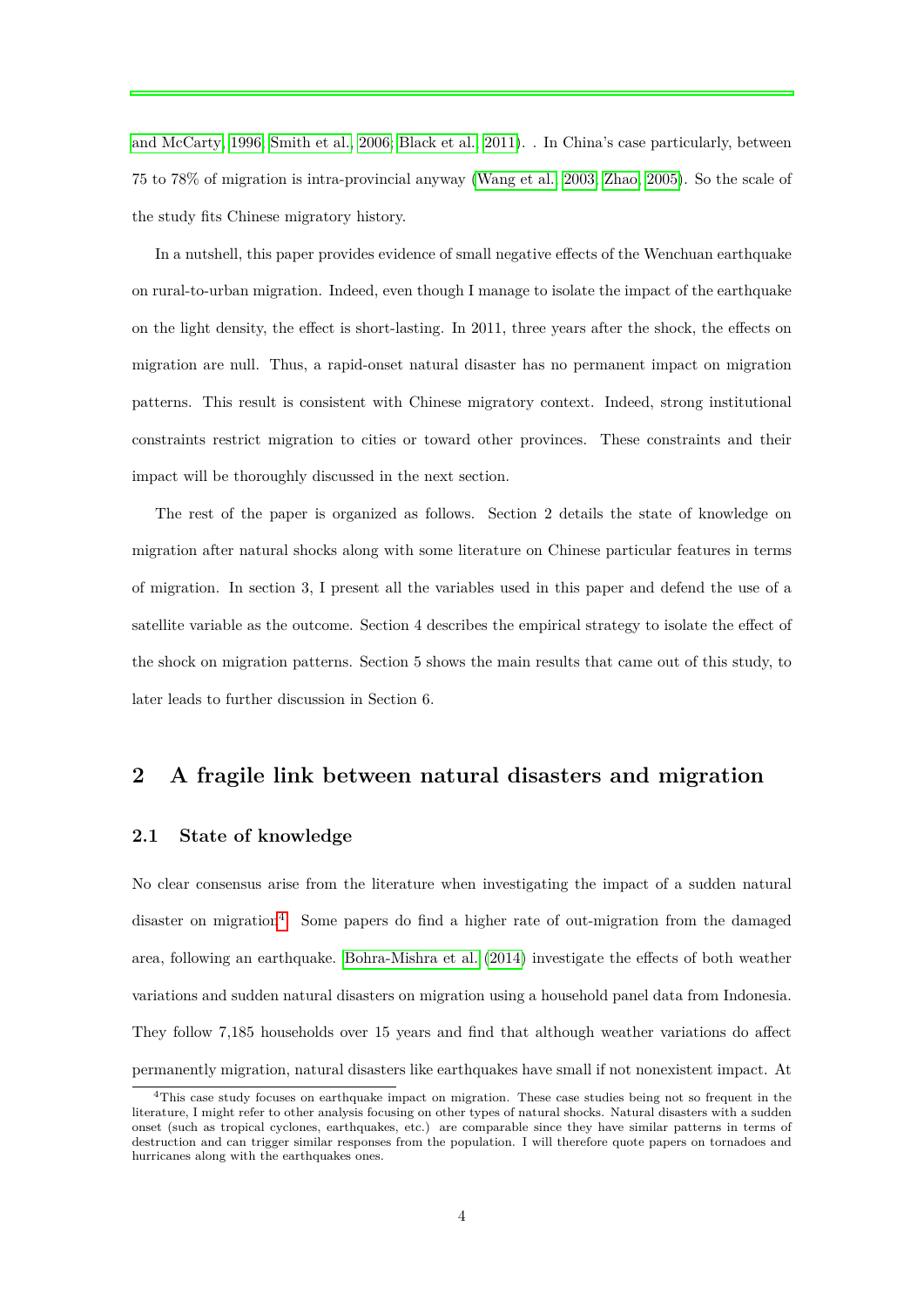the opposite, some studies provide empirical proof of the absence of any effect of natural disasters on migration. For instance, [Paul](#page-24-4) [\(2005\)](#page-24-4) analyzes out-migration following the 2004-tornado in Bangladesh. He used survey data, with 291 respondents from eight different villages affected by the tornado. The results suggest that no one from these areas migrated to other places. Reasons for this outcome would be the constant aid flow from both the government and non-governmental organizations. Therefore, the victims chose not to leave their homes. [Logan et al.](#page-24-5) [\(2016\)](#page-24-5) results also go toward this direction. They study the impact of hurricanes on population change in the affected areas between 1970 and 2005 in the U.S. Gulf Coast region. They find that even though population growth is indeed significantly reduced three years after the shock, especially in areas where the damages where the greatest, this conclusion does not hold for all groups of individuals. There is evidence of a resilience effect for some layers of the population. The most advantaged groups of population are more likely to out-migrate from the affected areas, whereas more socially vulnerable groups have fewer options to cope with the disaster. They are trapped and have to stay put because of lack of financial means.

In many cases, authors isolate economic forces as the transmission channel between disaster shocks and migratory decision. Indeed, the migration response following a natural event depends on whether the income source has been affected or not. For instance, comparing 2004-hurricanes and Katrina, [Smith and McCarty](#page-24-1) [\(1996\)](#page-24-1); [Smith et al.](#page-24-2) [\(2006\)](#page-24-2) find that Katrina created more permanent migration than the 2004-hurricanes that occurred in Florida, USA. The rationale for this finding is that Katrina was far more damaging economically than the 2004-hurricanes. It implied more job losses and therefore, more motivation to migrate<sup>[5](#page-4-0)</sup>. Differently, looking at a tropical cyclone in Dominican Republic in 1979, [Belcher and Bates](#page-23-7) [\(1983\)](#page-23-7) question households on their intention to migrate in a survey. People do not necessary migrate if the tremendous damages strike their community, but do migrate if the annual harvest has been destroyed. The ones who intended to stay put, despite the disaster, also grow crops that can be harvest several times a year. Hence, this category of people did not entirely lose their source of income because of the disaster.

<span id="page-4-0"></span>From the literature, I also learn that data precision is crucial to arrive to concrete conclusions.

<sup>&</sup>lt;sup>5</sup>For both events, it is important to note that when they moved, it mostly remained temporary and within a short-distance (within the same state if not county). It is an extra motivation for looking at intra-provincial migration in Chinese case.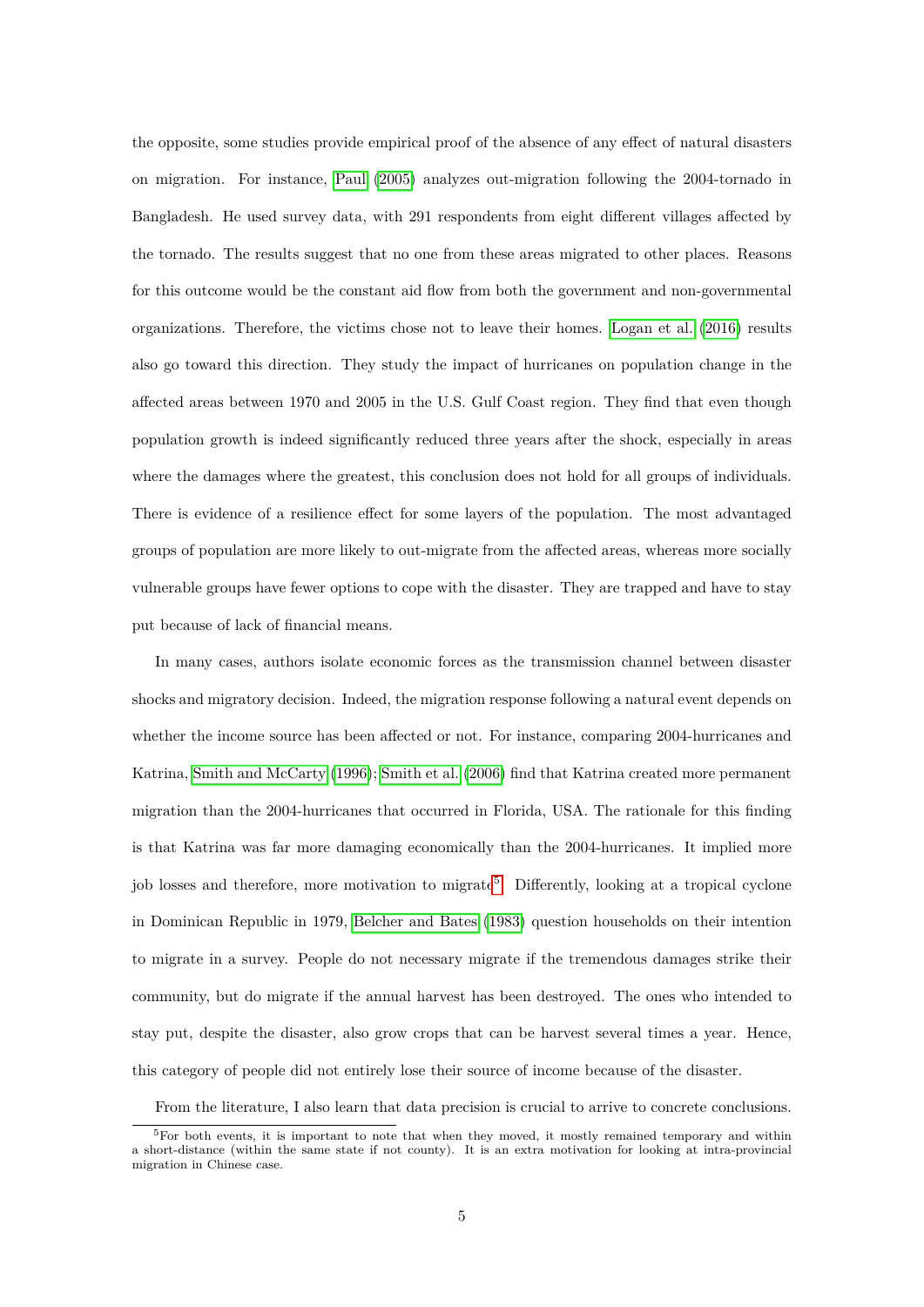In that matter, most studies used survey data to tackle the effects of natural disasters on migration. Others used less precise and frequent data such as census ones, which made it difficult to draw any conclusion. It is the case for [Boustan et al.](#page-23-8) [\(2012\)](#page-23-8), who used 1920s and 1930s US census data to look at the population response to hurricanes, earthquakes, floods and tornadoes. Even thought they find that tornadoes trigger out-migration from young men, no conclusion can be made concerning earthquakes given their rarity in between the census periods. In his book, to reach a conclusion, [Burton](#page-23-9) [\(1993\)](#page-23-9) focuses on two major earthquakes in Central America (in Managua, Nicaragua, 1972) and uses a population census two years after the shock to seize how many displaced people went back home. There were 420,000 inhabitants in Managua before the earthquake, in 1972. Half of that amount were displaced because of destroyed infrastructures. In 1974, Managua population had grown to 650,000. Therefore, [Burton](#page-23-9) [\(1993\)](#page-23-9) considers that most of the initially displaced population came back home. Still, with census data, the author can reach an intuitive conclusion but no causal effect can be approached. As a creative solution when the author has no access to rigorous datasets, [Klomp](#page-23-10) [\(2016\)](#page-23-10) uses satellite data and more precisely nighttime light intensity to assess the impact of natural disasters on multiple countries. This cross-country analysis emphasizes negative impact of natural disasters on light density in the short-run, to later on have no effect at all on the outcome.

#### **2.2 The special case of China**

China is a particular country to study when talking about migration.

First, migration in China is mostly a rural-to-urban movement. According to the National Bureau of Statistics in China (NBSC), China's urbanization has grown from 19.4% to 52.6% between 1980 and 2012. Rural-to-urban migration alone is responsible for 75% of the urban growth from 1978 until 1999 [\(Zhang and Shunfeng, 2003\)](#page-25-1). Part of the explanation is the large income difference between rural areas and urban ones. As [Ngai et al.](#page-24-6) [\(2016\)](#page-24-6) investigate, migration in China is mostly migration out of agriculture because of the wide productivity gap between urban and rural employment, which, down the road, leads to huge difference of revenues. Indeed, in 1980, rural income was in average only 45% of urban income, according to NBSC data. In 2015, despite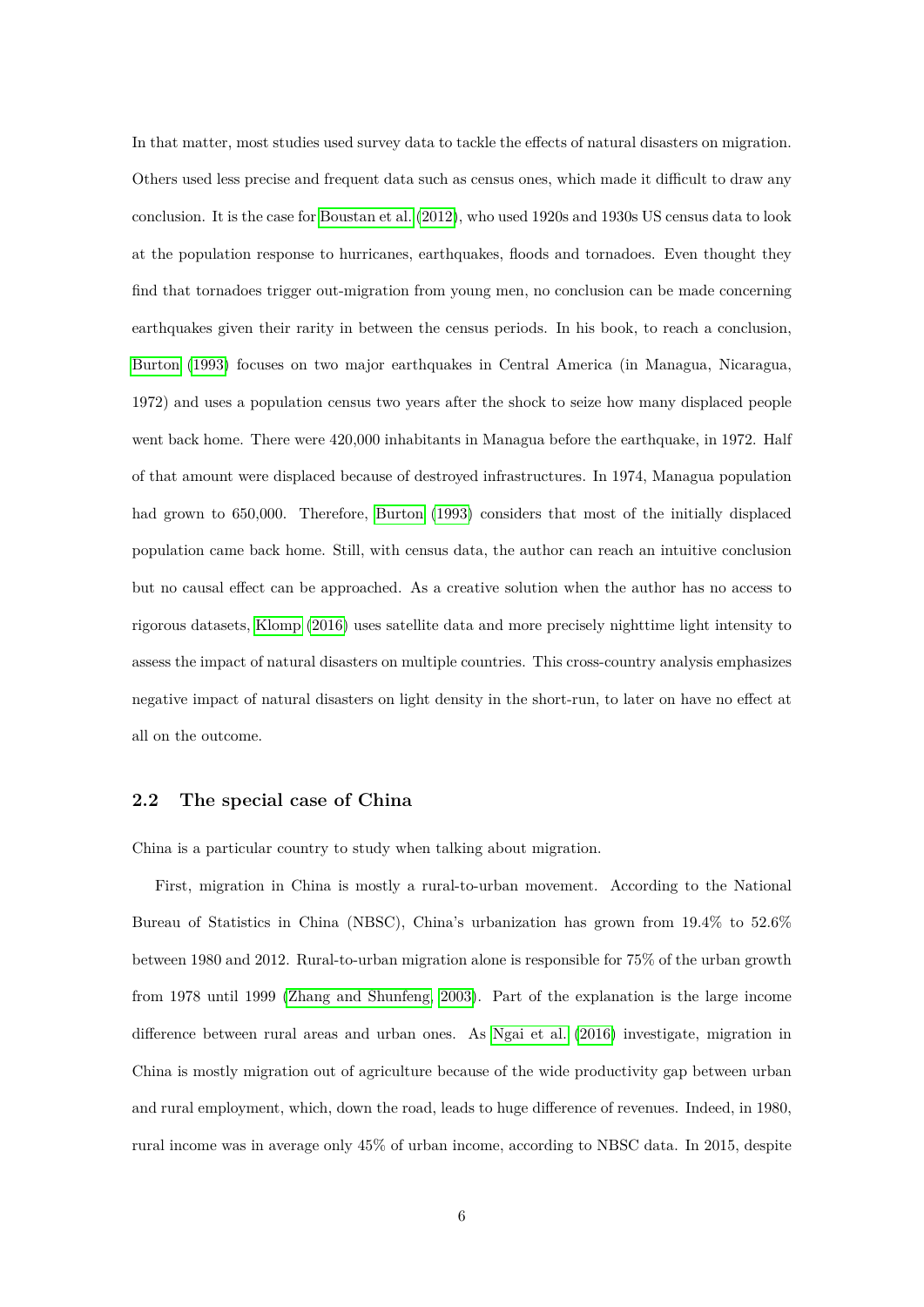greater labor mobility which should promote relative productivity between both types of job, rural income only equals to 37% of the urban revenue. Therefore, migrants keep shifting from off-farm work within rural areas to engage in temporary low-qualified urban jobs such as street cleaning, retail services, housekeeping services and construction [\(Chan and Zhang, 1999\)](#page-23-11). Another line of explanation for the migration to be largely from rural-to-urban in China, is the uneven provision of infrastructure. Due to preferential policies from both local and central governments [\(Zhang and](#page-25-2) [Zou, 2012\)](#page-25-2), rural areas benefit from a poor network of infrastructure [\(Liu et al., 2009\)](#page-24-7). It goes from the access to secondary or higher education institutions in rural areas [\(Banerjee et al., 2012\)](#page-23-12), to the access to credit [\(Yuan and Xu, 2015\)](#page-25-3), to road network and access to electricity [\(Shenggen](#page-24-8) [and Zhang, 2004\)](#page-24-8) and to access to health facilities [\(Gong et al., 2012\)](#page-23-13). Many papers document the widening gap in health status between urban and rural dwellers in China [\(Shen et al., 1996;](#page-24-9) [Yan-Ping et al., 2009;](#page-25-4) [Liu et al., 1999;](#page-24-10) [Luo et al., 2009\)](#page-24-11). According to the 2011 Edition of the Chinese Health Statistical Digest, as a consequence of uneven healthcare availability, neonatal mortality, infant mortality and the mortality of children older than than 5 years old are greater in rural areas compared to urban ones (respectively  $10\%$  vs  $4\%;$   $16\%$  vs  $6\%;$   $20\%$  vs  $7\%$ ). Therefore, incentives to migrate to cities are high when willing to pursue higher education, access to health facilities or reach a greater standard of living. In addition, the land tenure system remains highly informal in China, increasing the cost of migration for anyone willing to migrate to rural areas. Land allocation in rural areas being discretionary [\(Rozelle and Li, 1998\)](#page-24-12), obtaining land-use rights for a migrant remains quite uncertain. Also, overtime, lands are used as a source of municipal revenue. For this reason, they are sold to entrepreneurs by local governments [\(Lichtenberg and](#page-24-13) [Ding, 2009\)](#page-24-13). Added with the increasing degradation of soil quality [\(Reuveny and Moore, 2009\)](#page-24-14), it results in a shortage of farmland. As discussed by [Zhao](#page-25-5) [\(1999\)](#page-25-5), it is the major reason for labor migration out of rural areas and further reasons why migration to rural areas is unlikely in China.

Second main pattern of Chinese migration, migration rates remain quite low in China due to institutional obstacles. The biggest of all is the *Hukou* system. It is a Household Registration System where the residence status depends on the place of birth. For instance, when migrating in a different administrative region, Chinese citizens lose access to many services such as the official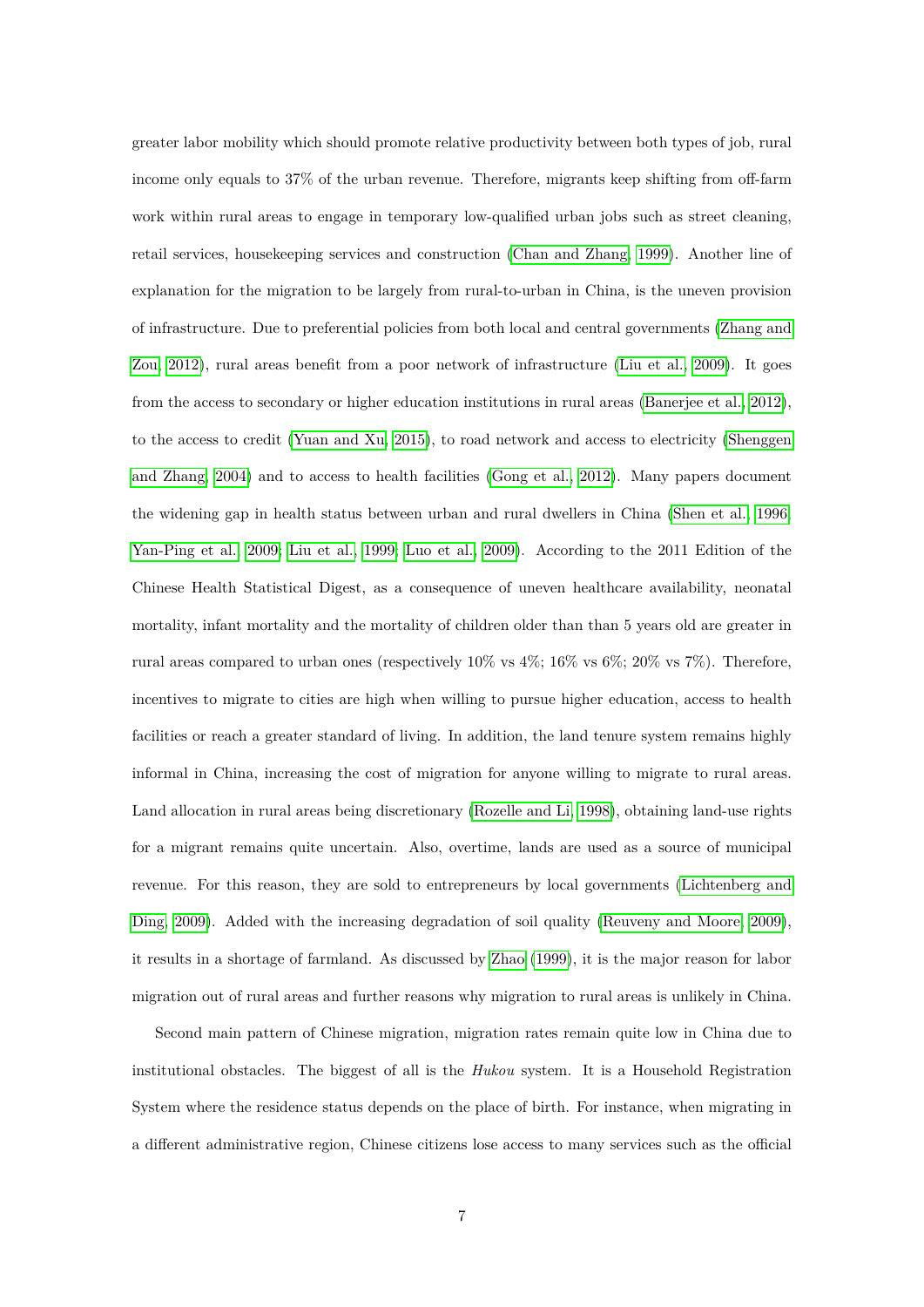housing market, educational structure, medical care, some public subsidies and so on [\(Wang,](#page-24-15) [2004\)](#page-24-15). This residence permit (the *Hukou*) is delivered by the police and can change over time. Yet, converting a *Hukou* from a rural to an urban one is difficult, and it is even truer when targeting a large city. With this system, the central government prevents mass migration, but also hinders a rural dweller to seek for a better-paid job by legally moving to neighboring urban areas. This system keeps being reformed and softened since 1970, but remains a major obstacle for permanent migration in China. Another major institutional barrier for migration would be the Chinese tenure system. Indeed, in China, private property is not widespread. Farmers families have a right to use the land, but do not own it. Therefore, it raises two types of concerns when willing to migrate. First, people out-migrating from rural areas can have their land-use rights seized in their absence, without any compensation [Mullan et al.](#page-24-16) [\(2011\)](#page-24-16). If not loosing the land, migration could result in a redistribution of part of the household land, because the size of their household got smaller, so redistribution of some hectares could be enforced to preserve "egalitarian land holdings" [\(Rozelle](#page-24-12) [and Li, 1998\)](#page-24-12). Second, with such insecure land tenure system, the land rental market is still very limited. Though, renting the left-behind farm usually represents a great way to offset the loss of the agricultural income. The inability to rent the land here, further increases the opportunity cost of leaving the farm [\(Hu et al., 2011\)](#page-23-14). In a word, the uncertainties around the land tenure system in China skyrocket the cost of migration out of rural areas. Therefore, it comes as no surprise that economists prove that land rights insecurity not only constrain migration but also shortens outmigration duration for rural dwellers, in China [\(Yang, 1997;](#page-25-6) [Zhao, 1999;](#page-25-5) [Oi, 1999;](#page-24-17) [De La Rupelle](#page-23-15) [et al., 2009;](#page-23-15) [Mullan et al., 2011\)](#page-24-16) In a word, migration in China is circular *i.e.* it is a temporary movement rather than a permanent settlement [\(Zhao, 1999\)](#page-25-5).

### **3 Data and stylized facts**

#### **3.1 Nighttime Lights (NTL)**

In this subsection, I describe the outcome variable and defend its use as a proxy for urbanization. To assess the impact of a shock on urbanization, I need data available on a high frequency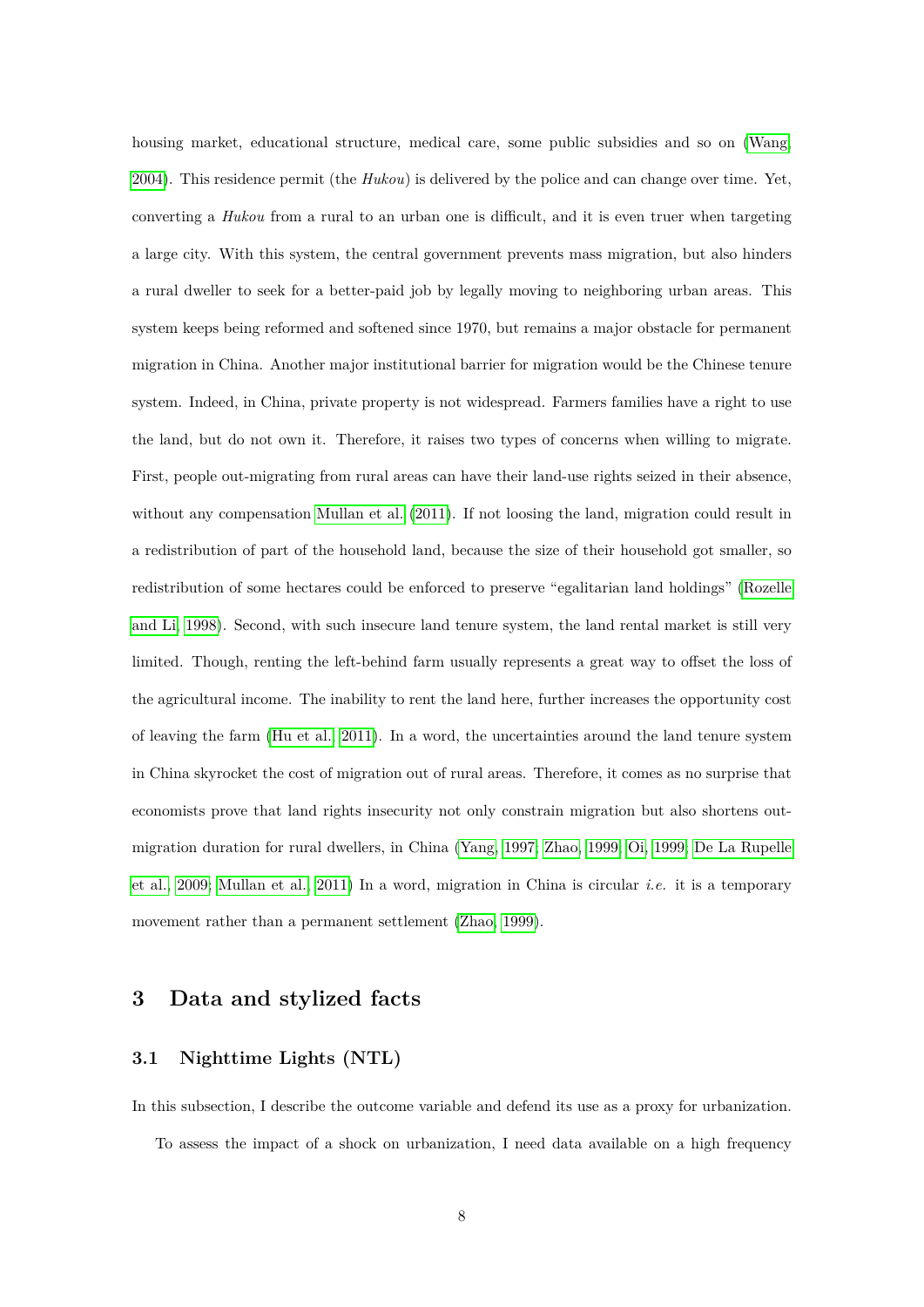basis. The NBSC provides annual data on urban and total population, making it possible to compute an annual urban ratio. But as depicted in Figure [1,](#page-8-0) these data are calculated using linear interpolation, based on much less frequent census data. This calculation technique leaves no possibility to catch any variation in migration following a shock. Further more, due to institutional constraints explained above, migration is rather temporary in China [\(Zhao, 1999\)](#page-25-5). To capture any migration movement, sensitive and frequent data are needed. The urban ratio as collected by the NBSC is not suitable for this study.



<span id="page-8-0"></span>Figure 1: The Urbanization rate over time as defined by the NBSC in Sichuan and China

Notes: The *Urban rate* is the ratio of urban dwellers in the total population. This data is collected by the National Bureau of Statistics of China from census data.

In this context, I use a measure of light intensity at nighttime to monitor the variation in city size. This measure captures outdoor but also indoor light<sup>[6](#page-8-1)</sup>. It is made available in the DMSP-OLS Nighttime Lights Time Series (Version 4) by the National Oceanic and Atmospheric Administration (NOAA). This dataset, composed of 30x30 arc-second grids, covers -180 to 180 degrees in longitude

<span id="page-8-1"></span> $6$ Cloud-free imagery is used, so that a thick smog in big cities would have no impact on the intensity of the light captured.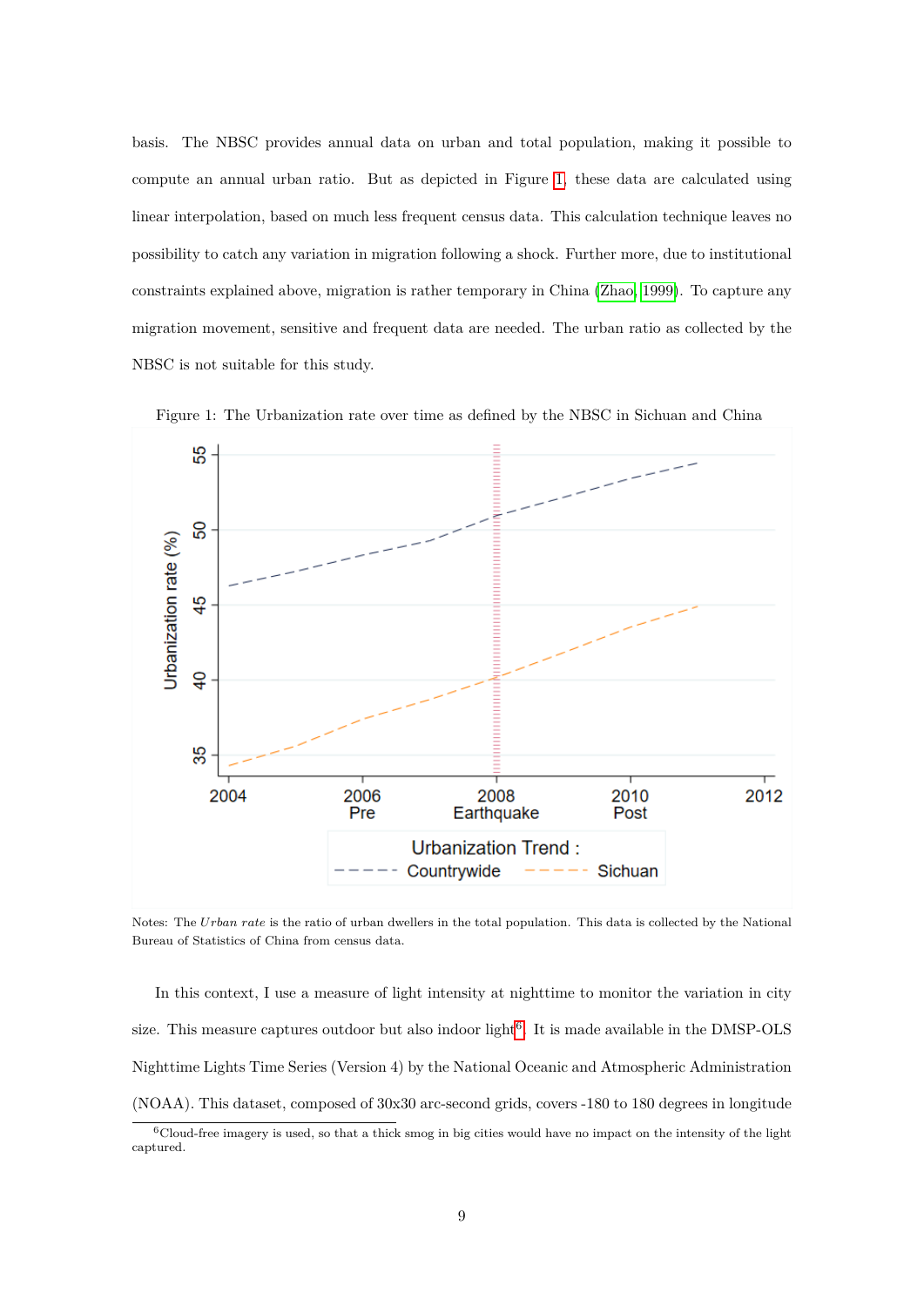and -65 to 75 degrees in latitude worldwide. Data is available annually from 1992 and up to 2013. Here, I use an aggregated version of this data at the province level. Therefore, in a province, the nighttime light intensity is an integer varying from 0 (no light) to 63 (in dense areas). Even though NTL seem more reliable than the statistical definition of urbanization provided by the NBSC, it remains a highly controversial indicator. Some concerns need to be accounted for before pursuing this paper.

First, the NTL are not a perfectly accurate representation of the amount of light emitted by the city (called true radiance). Indeed, the light sensor saturates when it reaches 63. One can not observe the growth of a large city, that already reached 63, but keeps expanding. For this reason, it is challenging to monitor very big cities, such as some Chinese ones. Also, the city size can be overestimated due to blooming. To be precise, the light can be magnified around certain type of terrain such as water or snow cover. The light would reflect on water, and bright lighter than the same amount of light nearby another type of terrain. Yet, with aggregated data at provincial level, the light sensor never approaches saturation (see the summary statistics in Table [2](#page-11-0) for information on the maximum value of NTL in the sample). To make sure there is no saturation issue in the sample, I run the synthetic control without the provinces owing big saturated cities *i.e.* Shanghai, Beijing, Chongqing, Guangdong, the results remain unchanged. The chances that over-glowing affect my results are low.

Second source of concern, the NTL, here used as a proxy for urbanization, have been widely used in the literature as a measure for economic activity [\(Henderson et al., 2012\)](#page-23-16). Looking at the data, NTL are more correlated to the urban share that it is to GDP (see Table [1\)](#page-10-0), which make NTL a more suitable proxy for urbanization than economic activity in China's case. Looking at the literature, NTL are also considered as a convincing proxy for city size. [Zhang and Seto](#page-25-7) [\(2013\)](#page-25-7) compare Google Earth images with NTL data and find NTL reliable to proxy city size. More precisely, "where urbanization occurred, NTL have a high accuracy (93%) of characterizing these changes". Also, NTL are more accurate in predicting expansion for urban and peri-urban areas, because they are characterized by a great density of lights. Monitoring the growth of poorly lit areas such as countryside, with NTL variations, is not relevant. At the opposite, in China, migrants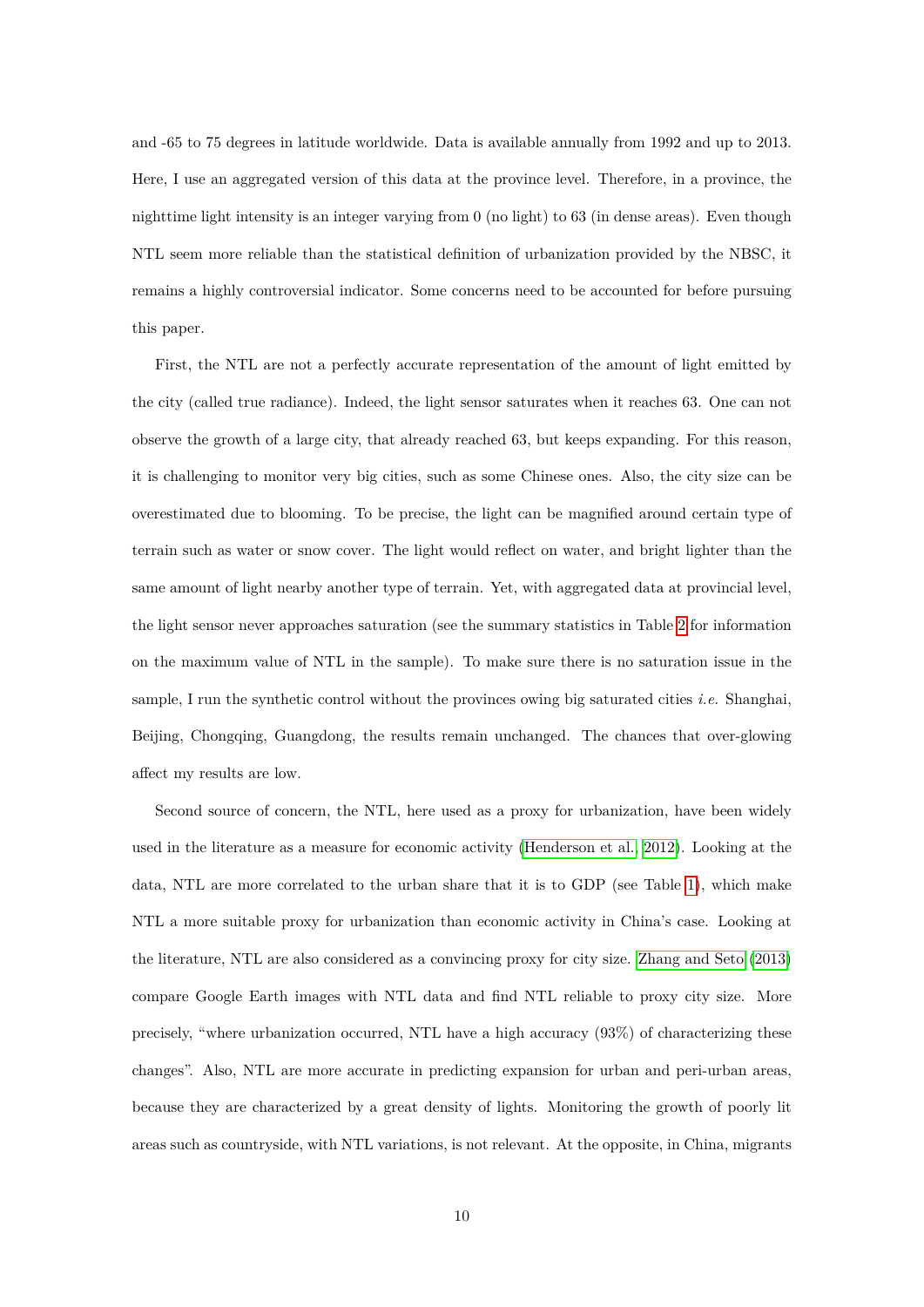go from rural areas to urban and already densely lit areas. In this context, NTL are a good fit to proxy rural-urban migration.

Table 1: Comparaison of correlation rates between urban and economic proxies

<span id="page-10-0"></span>

| Variables   | NTL      | Urb. $rate$ | Urb. $pop.$ | Rural pop. |         | GDP GDP Prim. | GDP Sec. |
|-------------|----------|-------------|-------------|------------|---------|---------------|----------|
| NTL         | 1.00     |             |             |            |         |               |          |
| Urban rate  | $0.81*$  | 1.00        |             |            |         |               |          |
| Urban pop.  | $0.23*$  | $0.23*$     | 1.00        |            |         |               |          |
| Rural pop.  | $-0.18*$ | $-0.34*$    | $0.73*$     | 1.00       |         |               |          |
| GDP         | $0.38*$  | $0.37*$     | $0.92*$     | $0.52*$    | 1.00    |               |          |
| $GDP$ Prim. | $-0.07*$ | $-0.11*$    | $0.80*$     | $0.84*$    | $0.75*$ | 1.00          |          |
| GDP Second. | $0.33*$  | $0.30*$     | $0.91*$     | $0.55*$    | $0.99*$ | $0.78*$       | 1.00     |

Notes: *NT L* is the Nighttime Lights variable, used as a proxy to assess city size in China. The *Urban rate* is the ratio of urban dwellers in the total population. GDP is the gross domestic product. *GDP Prim.* and *Second.* are respectively the GDP of the primary and secondary sectors. The GDPs are expressed in 100 million of yuan. See further detailed definition of the variables in Table [6](#page-26-0) in Appendix.

As also conclude [Xu et al.](#page-24-18) [\(2014\)](#page-24-18), NTL might be an imperfect measure of urbanization, but it still is a convincing indicator to watch urban growth over time.

#### **3.2 Descriptive statistics**

Table [2](#page-11-0) shows the variables used to obtain a close match between Sichuan and its counterfactual.

To get a clear image of the data used in this paper, besides the basic descriptive statistics included

in Table [2,](#page-11-0) detailed definitions of the variables are presented in Table [5](#page-26-1) in Appendix.

Studying thoroughly the data, NTL did decrease in Sichuan, following the 8.0 magnitude earthquake. As depicted in Figure [2,](#page-12-0) NTL decline between 2008 and 2009. This decline in NTL is not a countrywide tendency<sup>[7](#page-10-1)</sup>. It is not even a tendency among the provinces significantly affected by the earthquake, let alone Sichuan. On Figure [3,](#page-14-0) are painted in red all the provinces affected by the earthquake<sup>[8](#page-10-2)</sup>. They could experience significant variations of their NTL in 2009. Though, they do not suffer from drastic declines in NTL trends and seem less affected than Sichuan. As the

<span id="page-10-1"></span><sup>7</sup>Only two other provinces had decreasing NTL between 2008 and 2009, one of them -Henan- being considered as severely impacted by the earthquake according to EM-DAT database, and therefore, is not used to build Sichuan counterfactual. The other province, Hebei, has not been considered as significantly affected by Wenchuan earthquake according to the Emergency Events Database (EM-DAT). So it is part of the provinces usable to construct Sichuan counterfactual. Nevertheless, the SCM did not select this province to build Sichuan counterfactual, given that they do not have enough similarities (the province has no weight in the donor pool).

<span id="page-10-2"></span><sup>8</sup>Are considered as significantly affected by the earthquake, all the provinces that suffered economic damage or human fatalities following the disaster. Such a list is available in the EM-DAT database.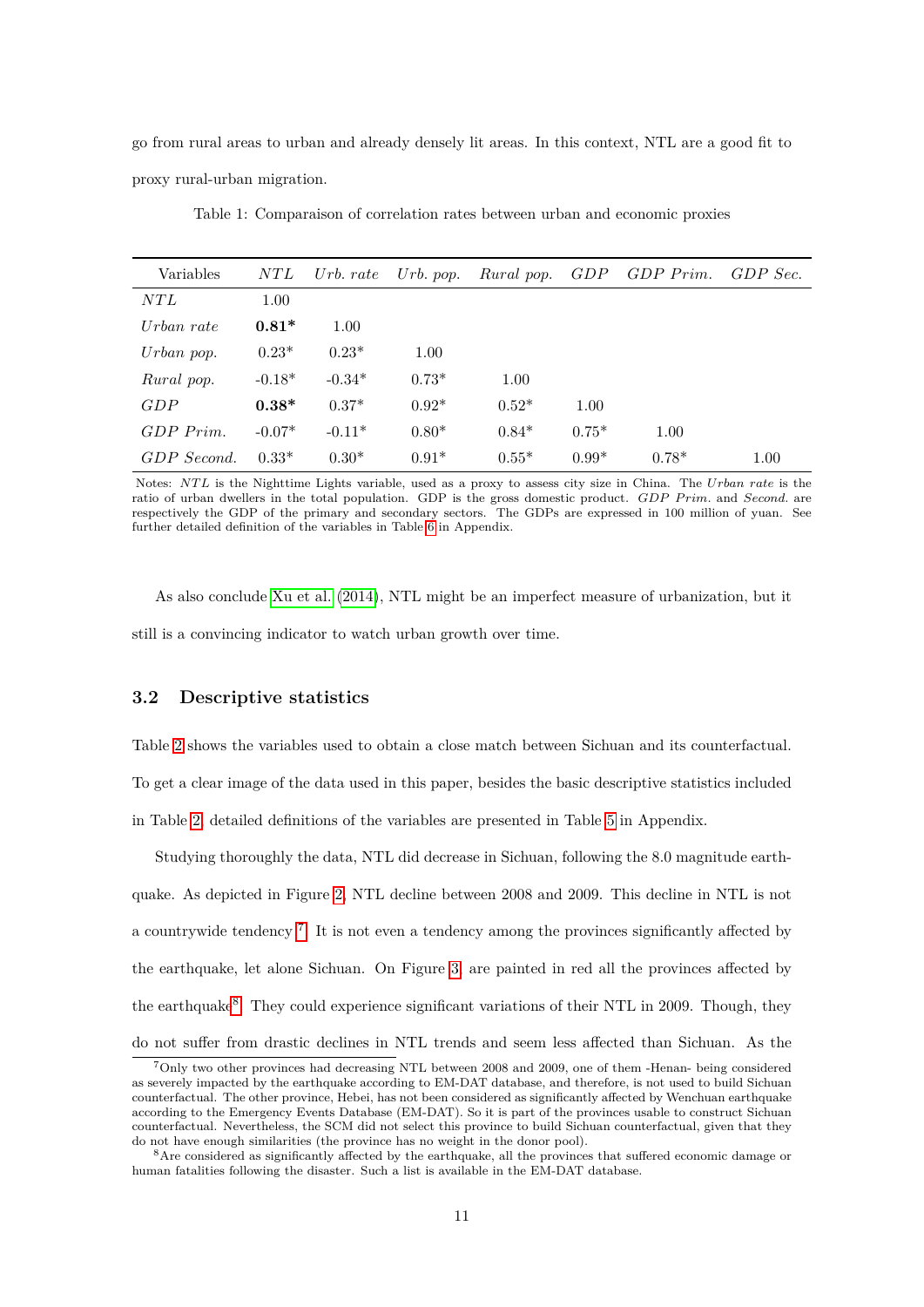<span id="page-11-0"></span>

| Variable                       | Mean     | Std. Dev. | Min.  | Max.   |
|--------------------------------|----------|-----------|-------|--------|
| NT L                           | 6.53     | 8.60      | 0.02  | 45.98  |
| Birth rate                     | 11.39    | 2.80      | 5.71  | 17.94  |
| $GDP$ per capita               | 24760.40 | 16410.35  | 4317  | 85213  |
| <i>Educational Achievement</i> | 99.15    | 2.60      | 88.90 | 108.70 |
| Transport                      | 242.46   | 190.62    | 0.20  | 784.59 |

Table 2: Summary statistics

Notes: *NTL* refers to Nighttime lights within a province. The nighttime light intensity in each province is represented by an integer varying from 0 (no light) to 63 (dense and therefore bright areas). The *Death Rate* is the ratio of the number of deaths to the average population in a year. The *GDP per capita* is expressed in yuan per person. The proxy for *Educational Achievement* refers to the percentage of graduates of primary schools that actually enter to secondary schools. The *T ransport* proxy equals to the volume of passengers transported by the railway system every year. It is expressed per 100 million passengers.

epicenter of the earthquake, Sichuan stands out as an exception. This study aims at thoroughly

investigating the impact of Wenchuan earthquake on internal migration in Sichuan.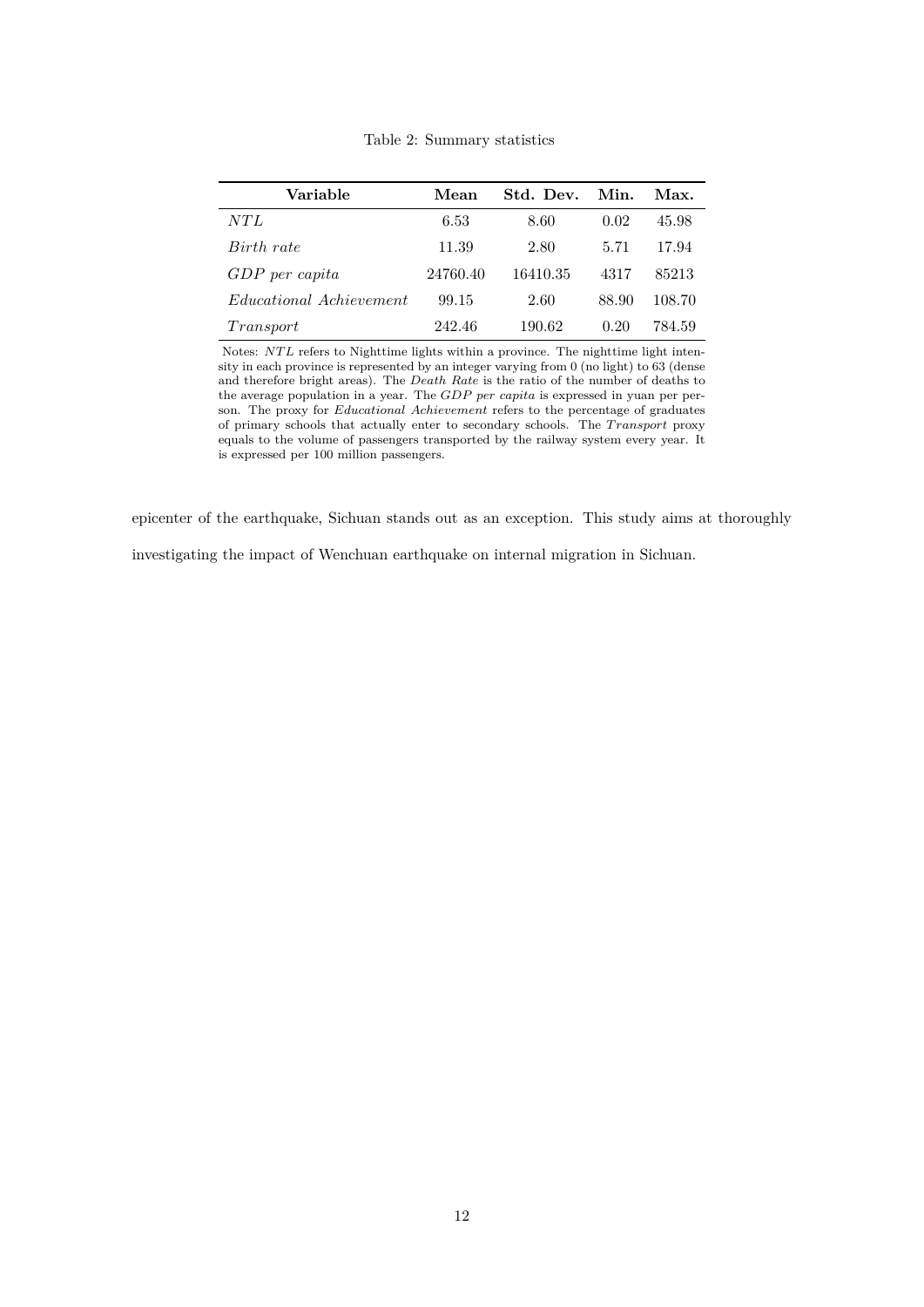<span id="page-12-0"></span>

Figure 2: Trends in Nighttime Ligths countrywide

Note: The legend has been computed by Stata using NTL quantiles in 2009. Source: Author's elaboration on NOAA data.

# **4 Empirical strategy**

In this section, I intend to assess the impact of a natural disaster on urbanization in China. To do so, I use the SCM to select a group of provinces that have the same NTL trend, and therefore, would have the same behavior in the absence of any natural disaster. I will refer to this group of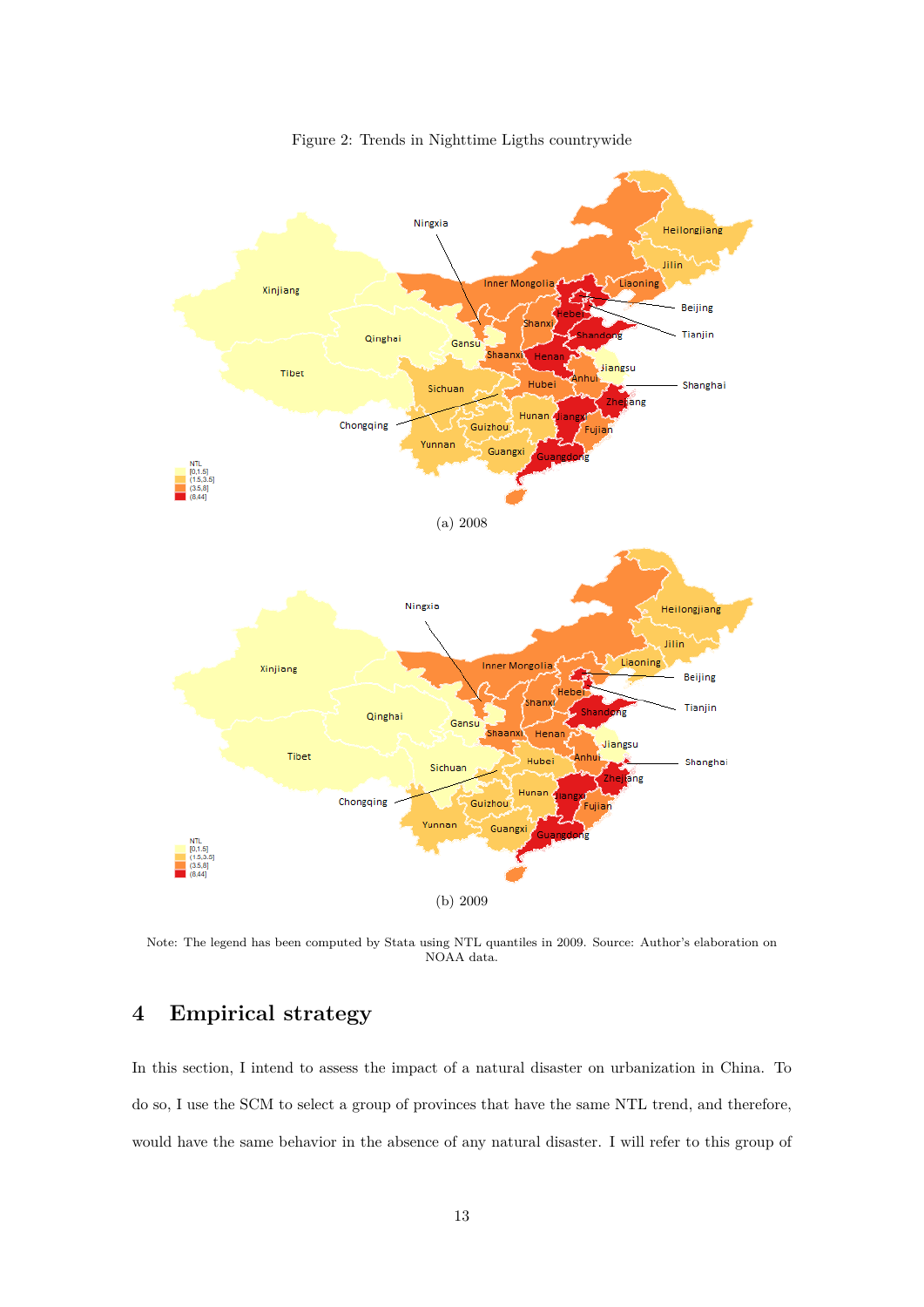provinces as the donor pool or control group. From this group of provinces, I can build a convincing counterfactual, and, down the road, assess the impact on Sichuan rural-to-urban migration, actually due to Wenchuan earthquake. Therefore, I refer to Sichuan as the treated province, the treatment being the earthquake that occurred in the province. To apply the SCM, I process in three steps. First, I select the Chinese provinces suitable for the donor pool. Indeed, to be part of the donor pool, the provinces must not be impacted by the same treatment than Sichuan that is to say, by the earthquake. Second, I compute the synthetic control group i.e. the weighted average of provinces that will represent Sichuan counterfactual. With a data-driven method, I build a virtual province that closely matches Sichuan NTL trends in the pretreatment period that is to say, right before Wenchuan earthquake in 2008. Lastly, I compare Sichuan NTL trends with those of Sichuan counterfactual, in the post-treatment period *i.e.* fom 2009 to 2012. Comparing the counterfactual with the observed NTL integer in Sichuan, after 2008, offers an estimation of the treatment effect. Below, I describe in details how I carry out theses steps.

First, to create a virtual Sichuan that suffer from no treatment effect, I compile a group of Chinese provinces that are not significantly affected by Wenchuan earthquake. I use the Emergency Events Database (EM-DAT) to exclude from the donor pool all the provinces affected by the earthquake. The EM-DAT database lists worldwide natural disasters and their human and economic impacts, provided by the Centre for Research on the Epidemiology of Disasters (CRED) and the Catholic University of Louvain. The provinces considered as affected by the earthquake experienced either economic damage (relatively to properties, crops, livestock) or human casualties following the event<sup>[9](#page-13-0)</sup>. Even though the whole territory felt the shock tremors<sup>[10](#page-13-1)</sup>, I do not exclude any other provinces from the donor pool than those listed in the EM-DAT since it takes significant economic damages in an area to impact local migration. Simple tremors do not cause that much impact. Therefore, are included in the donor pool the following 21 provinces: Anhui, Beijing, Fujian, Guangdong, Guangxi, Hainan, Hebei, Heilongjiang, Inner Mongolia, Jiangsu, Jiangxi, Jilin, Liaoning, Ningxia, Qinghai, Shandong, Shanghai, Tianjin, Tibet, Xinjiang and Yunnan (colored

<span id="page-13-0"></span><sup>&</sup>lt;sup>9</sup>In Figure [3,](#page-14-0) are depicted as "Other provinces" all the areas – other than Sichuan – affected by Wenchuan earthquake.

<span id="page-13-1"></span> $10$ Some buildings in Shanghai financial district were evacuated because of strong tremors felt after the 8.0 magnitude earthquake in Sichuan, state local reporters [\(Chaney and Klamann, 2008\)](#page-23-17).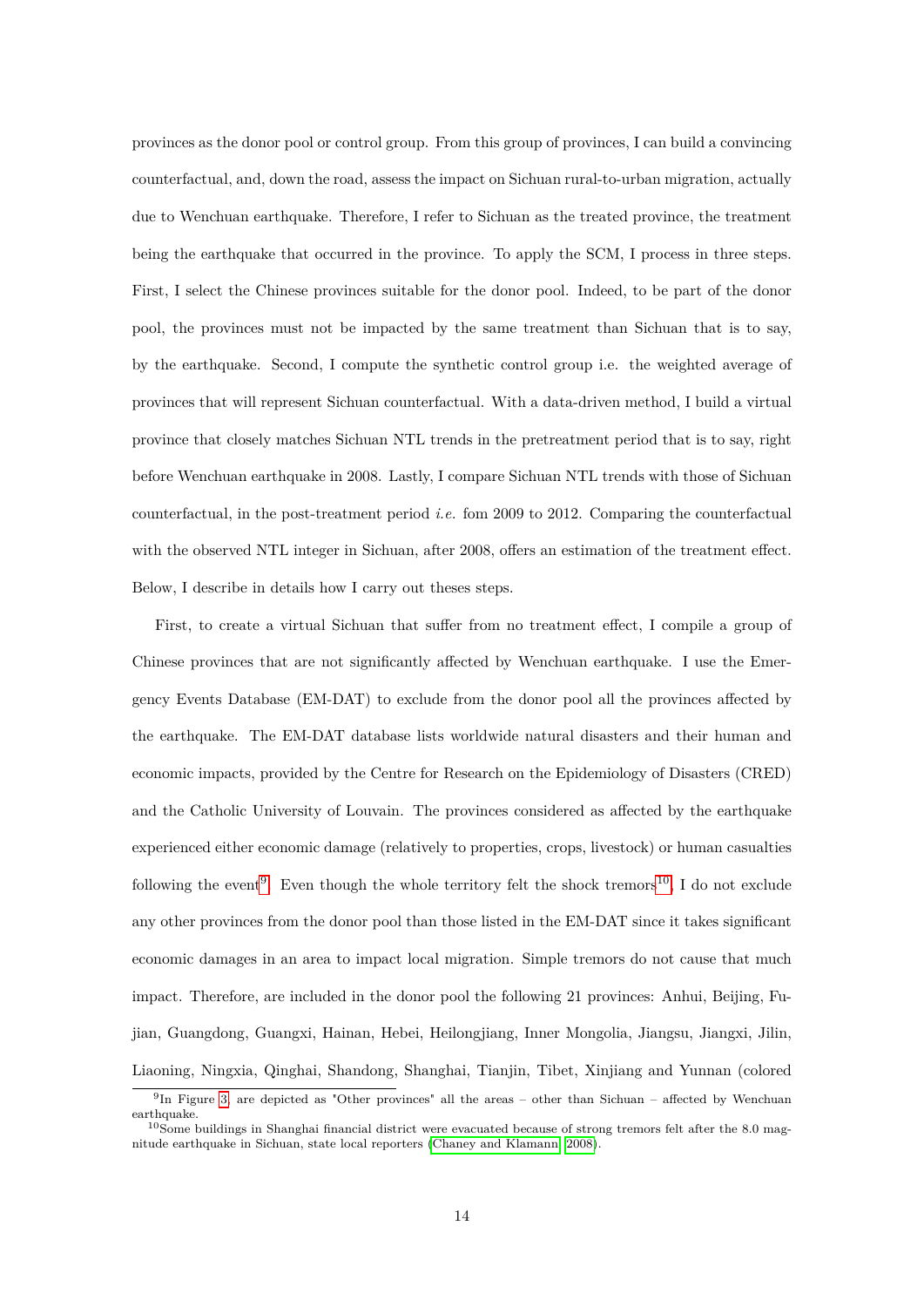<span id="page-14-0"></span>in blue in Fig. [3\)](#page-14-0). They are the control provinces.



Figure 3: Sichuan and the donor pool

Notes: The other provinces painted in red on the Figure are all the provinces that are also affected by the Wenchuan earthquake, and can therefore not be used to build Sichuan counterfactual. As a consequence, they do not belong to the donor pool. Source: Author's elaboration.

Second step is to compute the synthetic control unit. Following [Abadie et al.](#page-23-18) [\(2015\)](#page-23-18), suppose that *J* is the number of control provinces (the 21 provinces that were never significantly affected by the earthquake) that is to say, the donor pool. Let  $X_1$  be a  $(Kx_1)$  vector containing characteristics of the treated unit. More precisely, it is composed of predictors of NTL variations in Sichuan between 2004 and 2008. Province level predictors for the NTL integer are: the pretreatment value of NTL (the value of NTL in 2005), the birth rate ratio, the GDP per capita, a proxy for schooling, and a proxy for the transportation system<sup>[11](#page-14-1)</sup>. Let  $X_0$  be a  $(K \times J)$  be the matrix containing the values of the same variables for the provinces in the control group. *W* is a  $(J \times 1)$  vector of nonnegative weights  $(w_1, ..., w_J)$  such as  $w_1 + ... + w_J = 1$ . W determines the relative importance of the control provinces in the donor pool and it is defined so that the characteristics of the treated province resembled as closely as possible to those of the synthetic control. Hence, the intuition is

<span id="page-14-1"></span><sup>&</sup>lt;sup>11</sup>Here, I use standard predictors to match the control provinces with Sichuan: the past value of NTL being one of the most important factor that predicts future level of NTL, then the birth rate being a proxy for natural growth rate of the population, the GDP being an economic proxy, a schooling proxy, and an infrastructure proxy. These are the educational, infrastructure, economic proxies that minimize the matching errors between Sichuan and its counterfactual (see Section 5).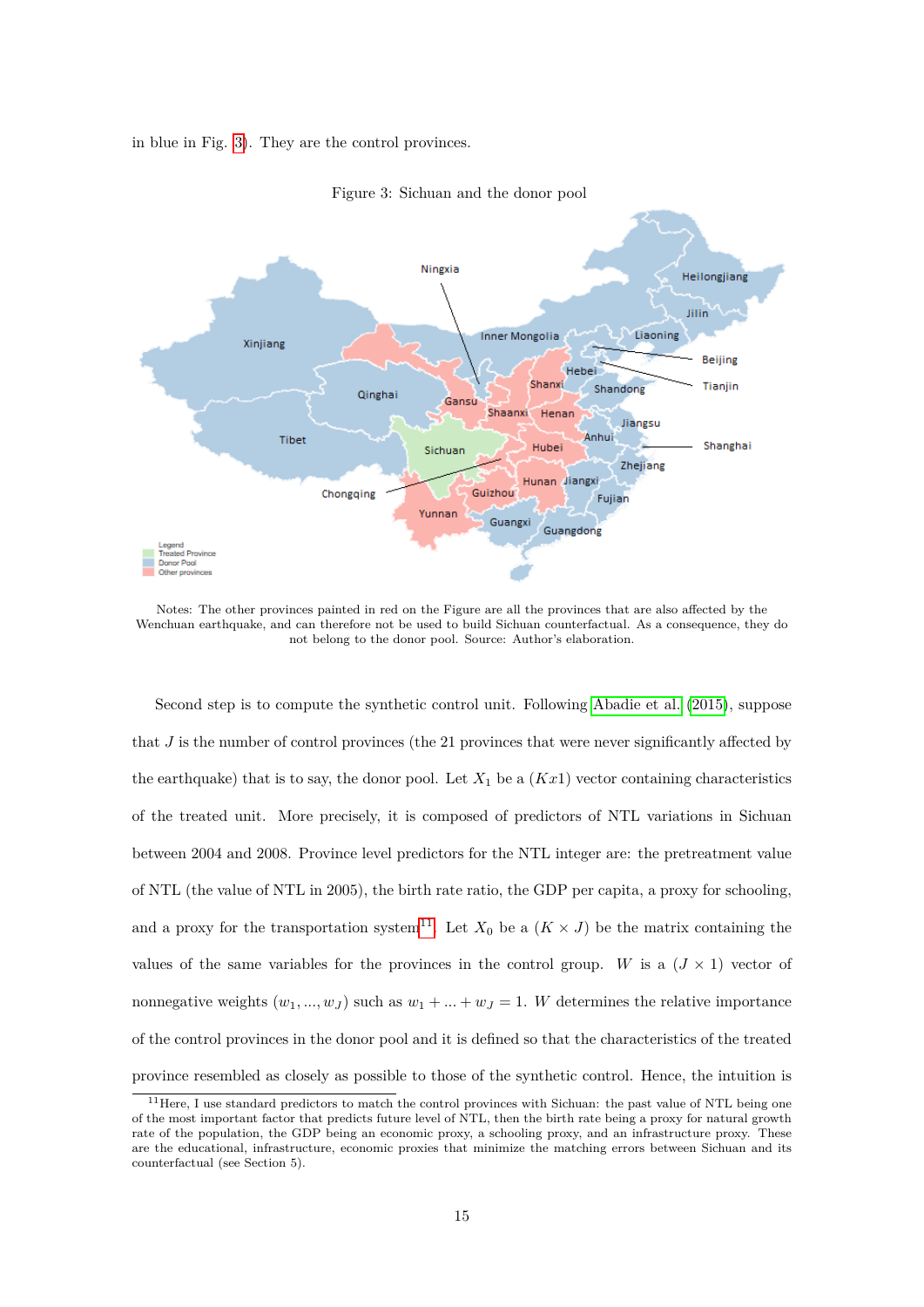to minimize the difference between  $X_1 - X_0W$  *i.E.* the difference between Sichuan characteristics and those of the synthetic Sichuan, in the pretreatment period<sup>[12](#page-15-0)</sup>.

Therefore, I follow [Abadie et al.](#page-23-18) [\(2015\)](#page-23-18) and choose the  $W^*$  that minimizes the following  $\rm {expression}^{13}$  $\rm {expression}^{13}$  $\rm {expression}^{13}$ 

$$
\sum_{m=1}^{k} v_m (X_{1m} - X_{0m} W)^2 \quad with \quad \sum_{j=1}^{J} w_j = 1, \ w_j \ge 0 \tag{1}
$$

For  $m = 1, ..., k$ ,  $X_{1m}$  represents the value of the *m*-th predictor for the treated province and  $X_{0m}$  is the  $(1 \times J)$  vector containing the values of the *m*-th variable for the control provinces. *v<sup>m</sup>* corresponds to the weight that captures the relative importance of each *m*-th predictor in the synthetic counterfactual. The more predictive power a variable has on the outcome (*i.e.* Sichuan NTL) in the pretreatment period, the highest weight it gets assigned. Suppose that  $Y_0$  and  $Y_1$  are the outcome matrices respectively for the control provinces and Sichuan, then, the counterfactual outcome equals to  $Y_1^* = Y_0W$ . It represents the NTL progression in Sichuan after 2008, in the absence of a 8.0 magnitude earthquake. Knowing this, one can estimate the treatment effect *i.e.* the effect of the natural disaster on NTL trend in Sichuan. It can be calculated by taking the difference between  $Y_1^*$  and  $Y_0$ .

### **5 Results**

In this section, I assess the impact that a natural disaster can have on urban-to-rural migration in Sichuan. Most of SCM identification validity relies on the ability to compute a counterfactual that best matches Sichuan trends in NTL in the pretreatment period (that is to say, between 2004 and 2008). So I first check that synthetic counterfactual is close enough from Sichuan in the pretreatment period, to get to solid conclusions later on. Then, I present the main results of this paper. In the last subsection, I check that these results are not due to hazard.

<span id="page-15-0"></span><sup>&</sup>lt;sup>12</sup> According to [Abadie and Gardeazabal](#page-23-19) [\(2003\)](#page-23-19), estimating a synthetic counterfactual that is a combination of control units is a better approximation of the treated region than using another region alone. Nevertheless, one needs to be careful because the identification strategy mainly relies on matching the behavior of the outcome variable of interest during the pretreatment period. See Table [3](#page-17-0) to monitor this point.

<span id="page-15-1"></span> $13$ It is equivalent to saying that I select the weights that minimize the Root Mean Square Prediction Error (RMSPE), see [Abadie et al.](#page-23-18) [\(2015\)](#page-23-18). The RMSPE measures the lack of calibration between the trend of the outcome variable for the treated unit and its synthetic counterfactual, in the pretreatment period.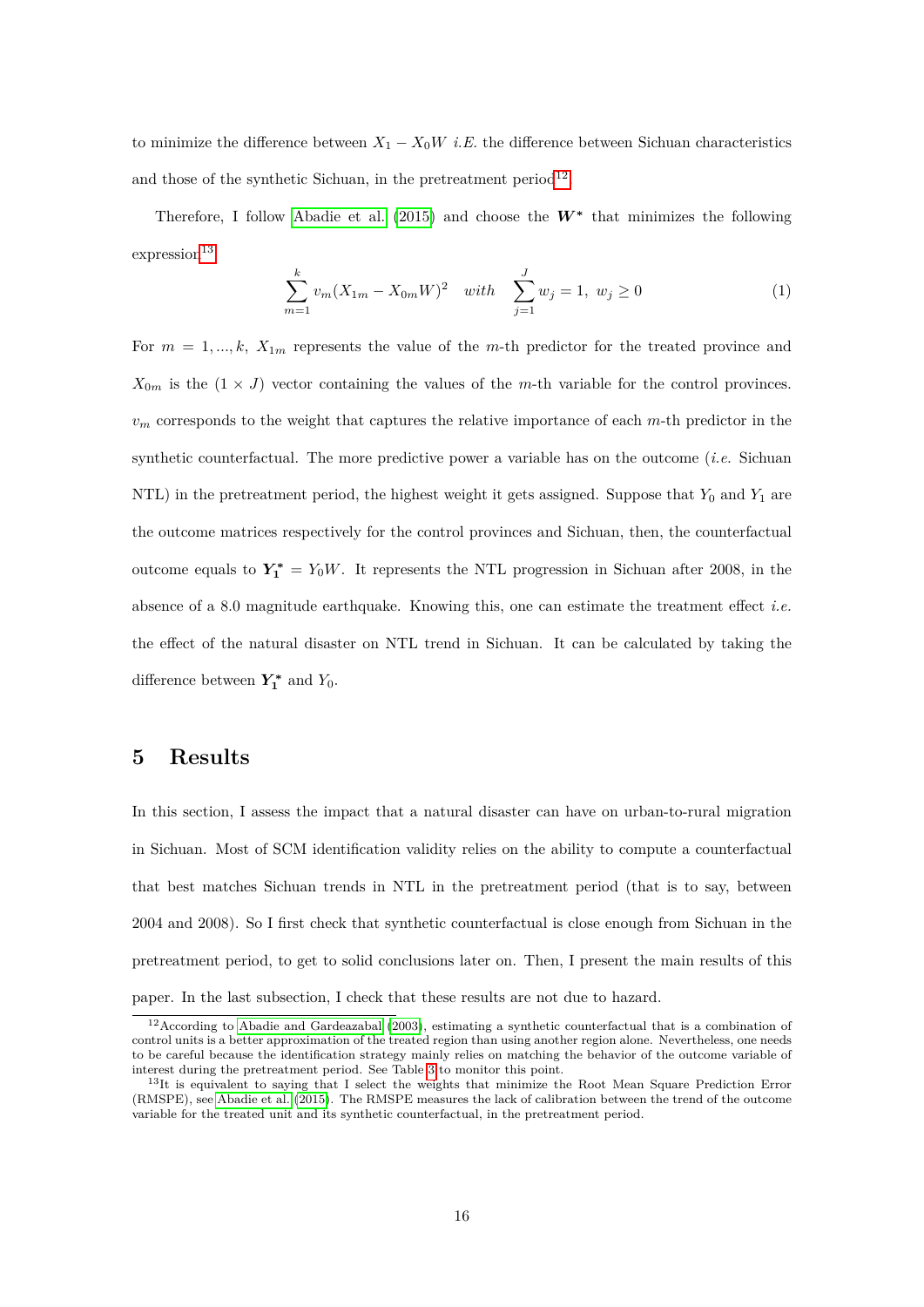#### **5.1 Building a convincing counterfactual**

As detailed in the methodological section, I chose the W**<sup>∗</sup>** that minimizes the RMSPE. By approaching zero (0.047 to be precise), the weight matrix does validate this condition. In other words, the gap between the trend of the outcome variable of Sichuan and the one of synthetic Sichuan are close to be null in the pretreatment period, with the selected weight matrix. Another manner to check that the gap is small between NTL tendencies of Sichuan and synthetic Sichuan is to graph both of them. Figure [4](#page-19-0) supports that there is a reasonably good match between Sichuan and its counterfactual, since both trends are principally overlapping between 2004 and 2008.

Table [3](#page-17-0) compares the pretreatment characteristics of Sichuan to those of synthetic Sichuan and the rest of China. In columns (1) and (3) are reported characteristics for Sichuan and China, respectively. Between 2004 and 2008 -the pretreatment period-, there is no common trend between Sichuan and the rest of China, regarding the predictors. Sichuan has a lower birth rate, per capita GDP and a less efficient railway system. At the opposite, it has a higher rate of achievement between the primary and secondary school. With such pretreatment differences, no conclusion can be made regarding the impact of the treatment on Sichuan's NTL by simply analyzing the variations of these same predictors, post-treatment. On the other side, Table [3](#page-17-0) suggests that synthetic Sichuan provides a better comparison pre-treatment than China. Synthetic Sichuan offers a closer if not identical pre-treatment NTL level, GDP per capita and education achievement rate. Overall, synthetic Sichuan represents a close match, close enough to interpret the differences between Sichuan and its counterfactual post-treatment, as the treatment effect.

Table [4](#page-17-1) reports the weight of each province in the synthetic version of Sichuan, before 2008. The closest match for Sichuan corresponds to a weighted average of Xinjiang, Jiangxi and Jilin<sup>[14](#page-16-0)</sup>. All the other provinces in the donor pool obtain zero weights. These weights are obtained by minimizing the RMSPE, that is to say, the potential errors made when matching Sichuan and its virtual counterfactual, before the treatment.

<span id="page-16-0"></span> $14$ Note that all three provinces are located in very different areas of China. It is important to note in Chinese context since the country is known to suffer from great regional disparities, especially between the coastal area and inland China.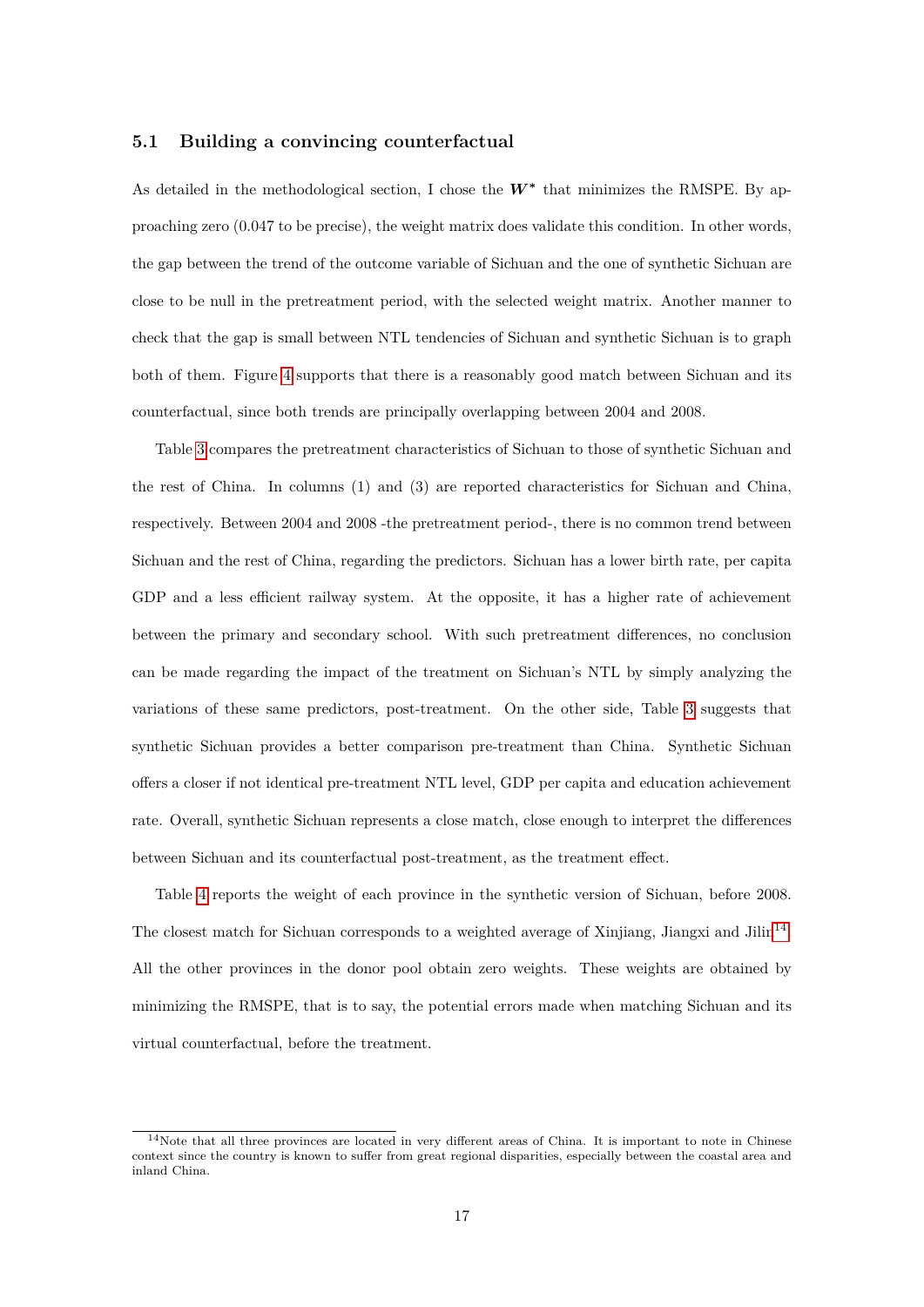Table 3: Predictor Balance

<span id="page-17-0"></span>

|                | Sichuan     | China                          |          |
|----------------|-------------|--------------------------------|----------|
|                | Real<br>(1) | Synthetic<br>$\left( 2\right)$ | (3)      |
| NTL in 2005    | 1.12        | 1.12                           | 5.85     |
| Birth rate     | 9.28        | 14.23                          | 11.48    |
| GDP per capita | 10116.06    | 13086.29                       | 17738.12 |
| Schooling      | 102.50      | 99.75                          | 98.80    |
| Transport      | 195.77      | 211.96                         | 209.94   |

Notes: The birth rate is the ratio of the number of births to the average population in a year. The GDP per capita is expressed in yuan per person. The proxy for schooling refers to the percentage of graduates of primary schools that actually enter to secondary schools. The transportation system efficiency proxy is the volume of passengers transported by the railway system every year. It is expressed per 100 million passengers per kilometers.

| Donor pool     | Weight         |
|----------------|----------------|
| Anhui          | 0              |
| Beijing        | 0              |
| Fujian         | 0              |
| Guangdong      | 0              |
| Guangxi        | 0              |
| Hainan         | 0              |
| Hebei          | 0              |
| Heilongjiang   | 0              |
| Inner Mongolia | 0              |
| Jiangsu        | $\overline{0}$ |
| Jiangxi        | 0.304          |
| Jilin          | $\,0.146\,$    |
| Liaoning       | 0              |
| Ningxia        | 0              |
| Qinghai        | 0              |
| Shandong       | 0              |
| Shanghai       | 0              |
| Tianjin        | $\rm 0$        |
| Tibet          | $\theta$       |
| Xinjiang       | 0.55           |
| Yunnan         | 0              |
|                |                |

<span id="page-17-1"></span>Table 4: Weight associated for each donor pool province

Source: Author's elaboration on NOAA data.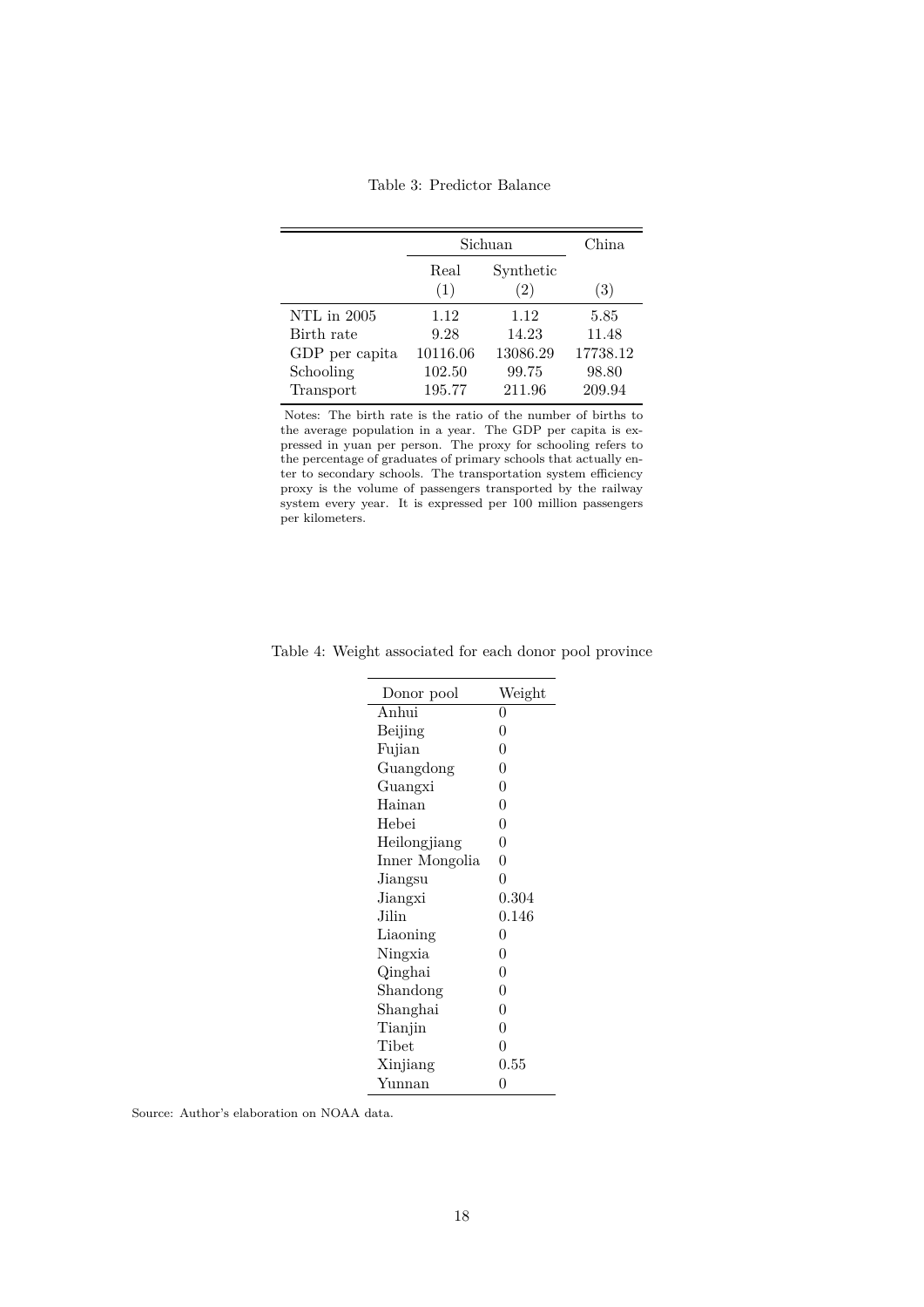#### **5.2 Major findings**

Looking at Figure [4,](#page-19-0) Sichuan and its counterfactual matches closely, until 2008, year of the 8.0 magnitude earthquake. Post-disaster, a gap appears between Sichuan and its counterfactual. This gap embodies the impact of the earthquake on Sichuan NTL, namely the treatment effect. In 2009, the NTL in Sichuan has decreased by 14% compared to its counterfactual where no natural disaster occurred<sup>[15](#page-18-0)</sup>. As argued in Section 3.1, this negative impact on Sichuan NTL can be interpreted as migration from rural to urban areas inside the province. Here, the natural disaster materializes the final factor pushing potential migrants toward the poverty trap, preventing them from gathering the monetary funds necessary to out-migrate.

Second remarkable fact looking at Figure [4,](#page-19-0) the negative impact on Sichuan NTL is shortlasting. Even a large disaster as a 8.0 magnitude earthquake does not seem to have a lasting impact on migration. The treatment effect is back to zero when reaching 2011. Then, natural disasters, regardless on how destructive they are, do not have a permanent impact on monetary constraints, and therefore, on migration patterns. In this case, it takes three years after the event to reach a full recovery and go back to business as usual. This result echoes the literature demonstrating that naturals disasters impact both economic activity and population income in the short run, but not in the long run. As long as natural disasters do not impact the household monetary constraint anymore, they have no effects on migration patterns as well.

Last but not least, the impact of such a devastating event remains quite low in proportion. Since the economic reforms in 1970s, Wenchuan earthquake remains the most destructive natural event, in terms of economic loss. According to a statement from the central government<sup>[16](#page-18-1)</sup>, the earthquake left 5 million people homeless. Intuitively, one could expect larger consequences on migration patterns. But looking at the results, the inhabitants still did not leave their township of birth. The institutional constraints regarding internal migration certainly played a major role in mitigating the impact of any natural disaster on migration. It also echoes the paper of [Belcher and](#page-23-7) [Bates](#page-23-7) [\(1983\)](#page-23-7) which shows that migration does not depend on how great the economic damages

<span id="page-18-0"></span><sup>&</sup>lt;sup>15</sup>The treatment effect is obtained by subtracting  $Y_1^*$  and  $Y_0$  *i.e.* the NTL of the synthetic counterfactual minus the observed NTL of Sichuan.

<span id="page-18-1"></span><sup>16</sup>Reported by the New York Times, in an online article written by Jake Hooker on May 26, 2008: https://www.nytimes.com/2008/05/26/world/asia/26quake.html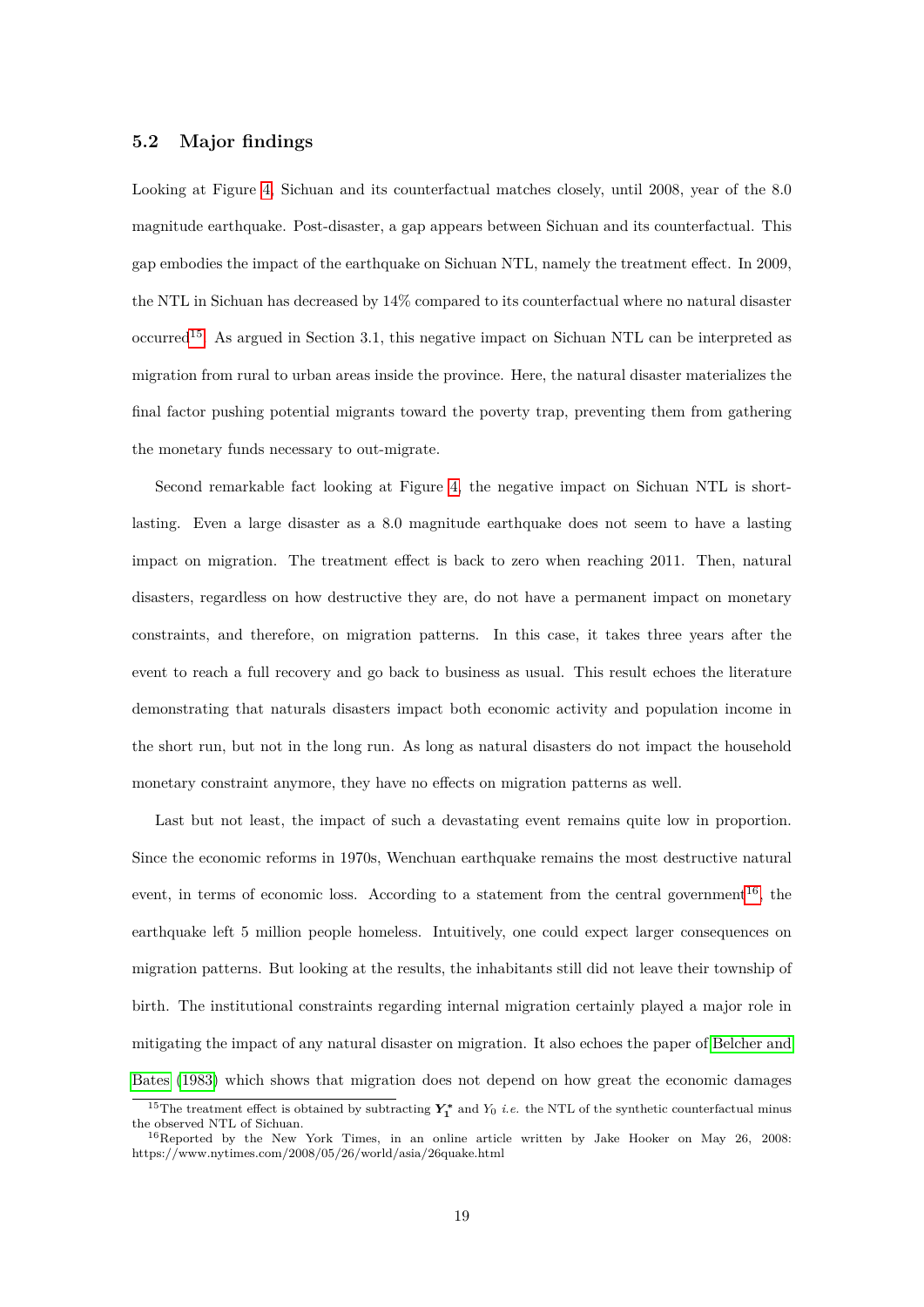are for the community but rather depends on whether the potential migrant lost or not the annual harvest along with the natural disaster.

Both results confirm the literature that considers the natural disasters, as an additional monetary constraint, preventing migration in the short run, to later on have no impact at all in the long run. I further discuss the results in Section 6.

<span id="page-19-0"></span>

Figure 4: NTL trends for Sichuan and its counterfactual

Source: Author's elaboration on NOAA data.

#### **5.3 Robustness check**

A question remains concerning whether the gap depicted in Figure [4](#page-19-0) reacts to the earthquake or is simply due to the incapacity of this study to reproduce the NTL trend for Sichuan, in absence of an earthquake. Following [Abadie and Gardeazabal](#page-23-19) [\(2003\)](#page-23-19), I perform a placebo study. In other words, I run the same SCM on a province that did not get treated and check if there is also a gap post-2008. The idea is to compare the NTL variation of a province similar to Sichuan, in which no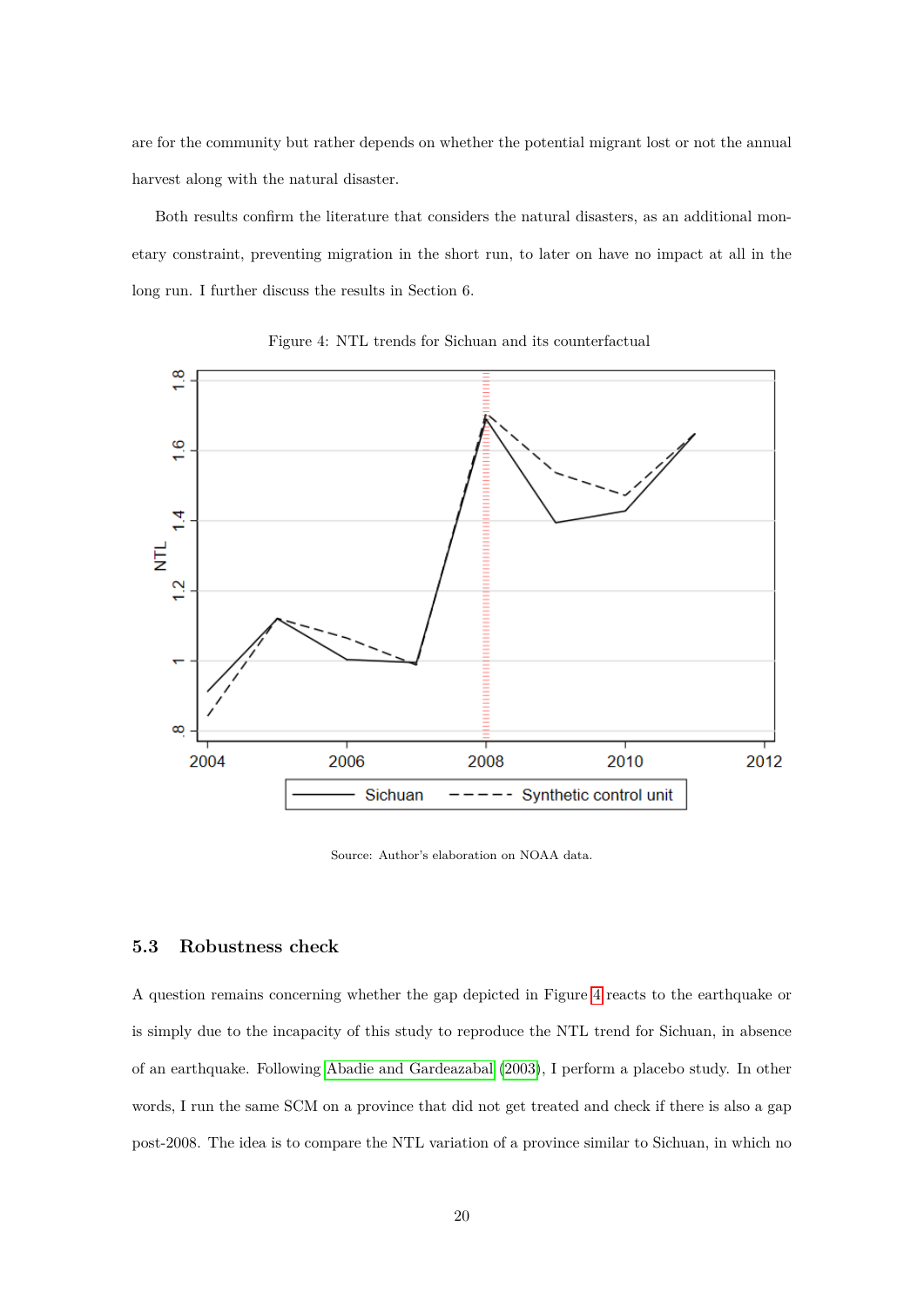natural disaster occurred, to the NTL variation of its synthetic counterfactual in which no natural disaster occurred either. Doing so, I evaluate whether the gap observed for Sichuan was initiated by factors other than the earthquake. I chose to run this placebo study using Xinjiang province, the province with the greater weight in the donor pool. Indeed, Xinjiang accounts for 50% of the combination of control provinces in the synthetic Sichuan (see Table [4\)](#page-17-1). Therefore, as explained above, I compute a synthetic Xinjiang *i.e.* a weighted combination of other Chinese provinces, by minimizing the RMSPE <sup>[17](#page-20-0)</sup>.

Figure [5](#page-21-0) shows the actual NTL trend for Xinjiang and the one computed for its synthetic counterfactual. First, the match between Xinjiang and synthetic Xinjiang is convincing, given that the NTL are overlapping before 2007. Starting from 2007, a small gap develops between Xinjiang and its counterfactual. Starting in 2007, this gap has low chances to be caused by the 2008-eartquake. Also, the NTL trends are exactly parallel, no drop occurs following the 2008 earthquake. Thus, as expected, the earthquake did significantly not affect Xinjiang NTL (listed as unaffected in the EM-DAT database). Results obtained with Sichuan are therefore not due to hazard.

<span id="page-20-0"></span><sup>17</sup>Note that Sichuan is excluded from Xinjiang donor pool.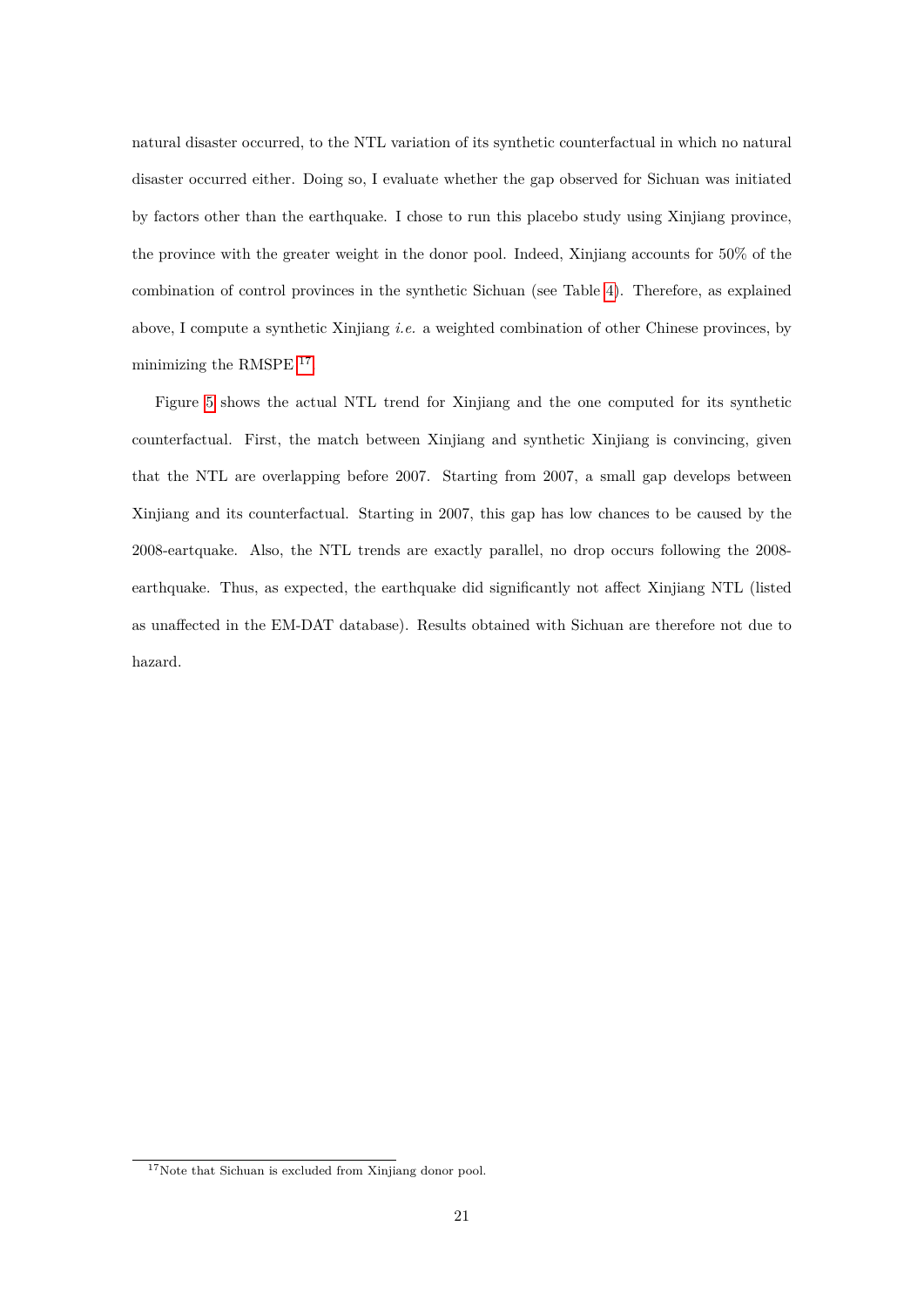

<span id="page-21-0"></span>

Source: Author's elaboration.

## **6 Discussion**

Using the synthetic control method to construct Sichuan counterfactual, I find that Wenchuan earthquake in 2008 has a mitigating impact on rural-to-urban migration in the short run. It acts as a supplementary monetary constraint and further inhibits migration out of rural areas. This effect becomes null in the long run, so natural disasters do not seem to impact permanently migration patterns. It means that when facing natural disasters, people in China rather stay put. This small migrating reaction is consistent with the local context. Indeed, by further diminishing people incomes, natural disasters economic damages add to already high migrating costs due to institutional barriers.

Another line of explanation that needs further investigation would be the potential resilience of Chinese citizens facing natural disasters. Indeed, China experiences a high frequency of natural disasters. In total, according to the EM-DAT, 509 natural disasters that either implied 10 or more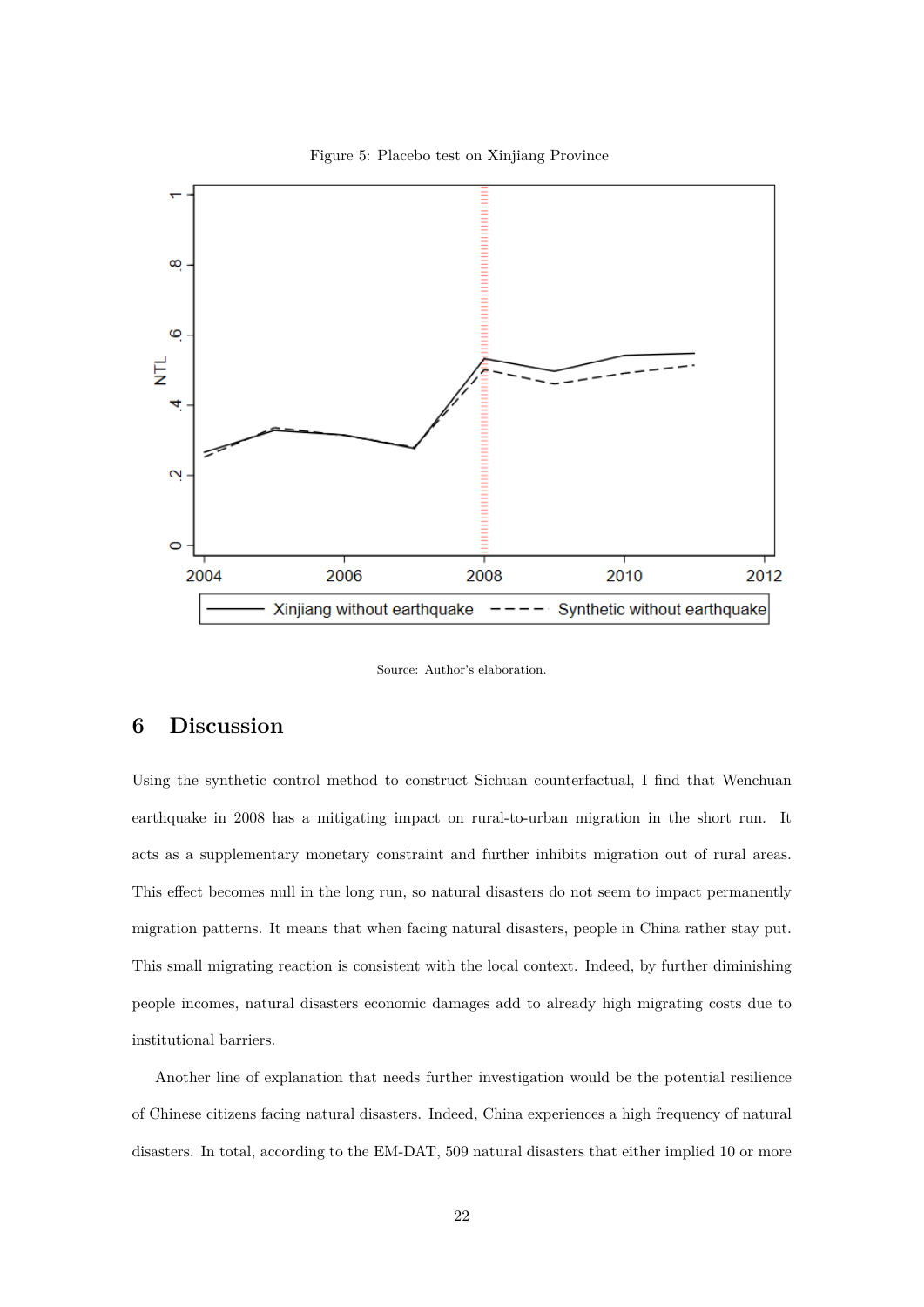human fatalities, 100 or more people affected, the declaration of a state of emergency or a call for international assistance occurred between 2000 and 2016<sup>[18](#page-22-0)</sup>. Such frequency can lead to higher resilience to natural hazards among the inhabitants. In this case, the population adjusts their behaviors to natural disasters, integrates the risk in their daily life, and then, their coping strategy when facing a natural event would be to stay put and take sustainable actions to mitigate the risks in the long run (such as self-insurance, diversification of income sources, and so on).

The absence of reliable data keeps posing a problem to seize the effects of natural disasters on migration. A more detailed analysis could be completed using monthly and/or survey data. It would allow to capture more precisely temporary migration. With monthly data, one can also identify the circular migration discussed by [Zhao](#page-25-5) [\(1999\)](#page-25-5), which is temporary migration that results in going back home. Since temporary and circular migration is the most widespread pattern in China, there could be wide variations in monthly migration, but low rates at year-end. I could not access this type of data.

<span id="page-22-0"></span> $^{18}{\rm It}$  includes earthquakes, severe floods and droughts, storms, extreme temperature, landslide.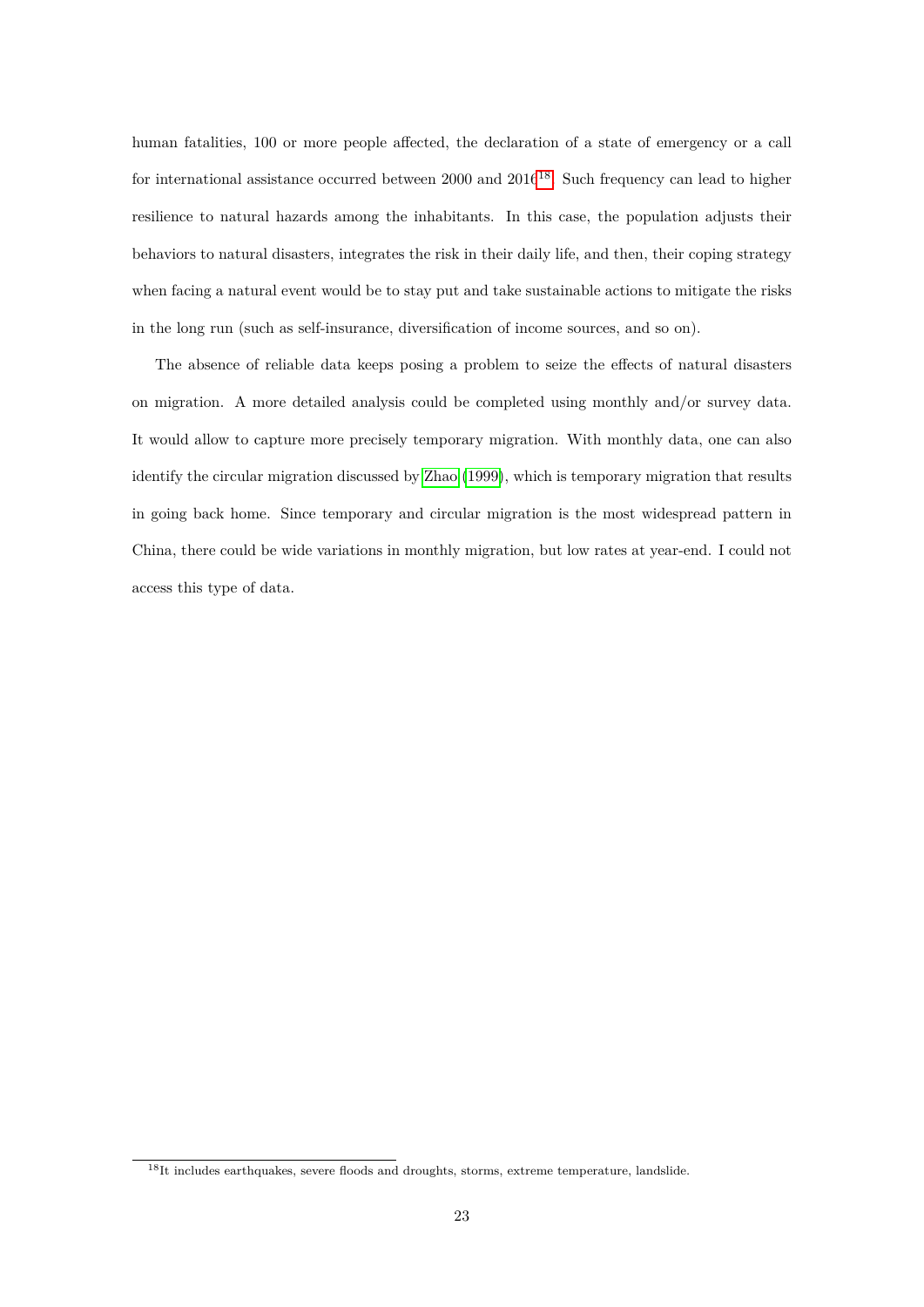## **References**

- <span id="page-23-18"></span>Abadie, A., Diamond, A., and Hainmueller, J. (2015). Comparative politics and the synthetic control method. *American Journal of Political Science*, 59(2):495–510.
- <span id="page-23-19"></span>Abadie, A. and Gardeazabal, J. (2003). The economic costs of conflict: A case study of the basque country. *American economic review*, 93(1):113–132.
- <span id="page-23-12"></span>Banerjee, A., Duflo, E., and Qian, N. (2012). On the road: Access to transportation infrastructure and economic growth in china. Technical report, National Bureau of Economic Research.
- <span id="page-23-0"></span>Bates, D. C. (2002). Environmental refugees? classifying human migrations caused by environmental change. *Population and environment*, 23(5):465–477.
- <span id="page-23-7"></span>Belcher, J. C. and Bates, F. L. (1983). Aftermath of natural disasters: Coping through residential mobility. *Disasters*, 7(2):118–128.
- <span id="page-23-1"></span>Black, R., Adger, W. N., Arnell, N. W., Dercon, S., Geddes, A., and Thomas, D. (2011). The effect of environmental change on human migration. *Global environmental change*, 21:S3–S11.
- <span id="page-23-6"></span>Bohra-Mishra, P., Oppenheimer, M., and Hsiang, S. M. (2014). Nonlinear permanent migration response to climatic variations but minimal response to disasters. *Proceedings of the National Academy of Sciences*, 111(27):9780–9785.
- <span id="page-23-8"></span>Boustan, L. P., Kahn, M. E., and Rhode, P. W. (2012). Moving to higher ground: Migration response to natural disasters in the early twentieth century. *American Economic Review*, 102(3):238–44.
- <span id="page-23-9"></span>Burton, I. (1993). *The environment as hazard*. Guilford press.
- <span id="page-23-11"></span>Chan, K. W. and Zhang, L. (1999). The hukou system and rural-urban migration in china: Processes and changes. *The China Quarterly*, 160:818–855.
- <span id="page-23-17"></span>Chaney, J. and Klamann, E. (2008). China's tallest building evacuated after earthquake.
- <span id="page-23-15"></span>De La Rupelle, M., Deng, Q., Shi, L., and Vendryes, T. (2009). Land rights insecurity and temporary migration in rural china. *IZA Discussion Paper*.
- <span id="page-23-4"></span>EM-DAT, C. (2018). The ofda/cred international disaster database. brussles, belgium: Université catholique de louvain. *Center for Research on the Epidemiology of Disasters (CRED). http://www. em-dat. net*.
- <span id="page-23-5"></span>Felbermayr, G. and Gröschl, J. (2014). Naturally negative: The growth effects of natural disasters. *Journal of development economics*, 111:92–106.
- <span id="page-23-13"></span>Gong, P., Liang, S., Carlton, E. J., Jiang, Q., Wu, J., Wang, L., and Remais, J. V. (2012). Urbanisation and health in china. *The Lancet*, 379(9818):843–852.
- <span id="page-23-16"></span>Henderson, J. V., Storeygard, A., and Weil, D. N. (2012). Measuring economic growth from outer space. *American Economic Review*, 102(2):994–1028.
- <span id="page-23-14"></span>Hu, F., Xu, Z., and Chen, Y. (2011). Circular migration, or permanent stay? evidence from china's rural–urban migration. *China Economic Review*, 22(1):64–74.
- <span id="page-23-10"></span>Klomp, J. (2016). Economic development and natural disasters: A satellite data analysis. *Global Environmental Change*, 36:67–88.
- <span id="page-23-3"></span>Klomp, J. and Valckx, K. (2014). Natural disasters and economic growth: A meta-analysis. *Global Environmental Change*, 26:183–195.
- <span id="page-23-2"></span>Lazzaroni, S. and van Bergeijk, P. A. (2014). Natural disasters' impact, factors of resilience and development: A meta-analysis of the macroeconomic literature. *Ecological Economics*, 107:333– 346.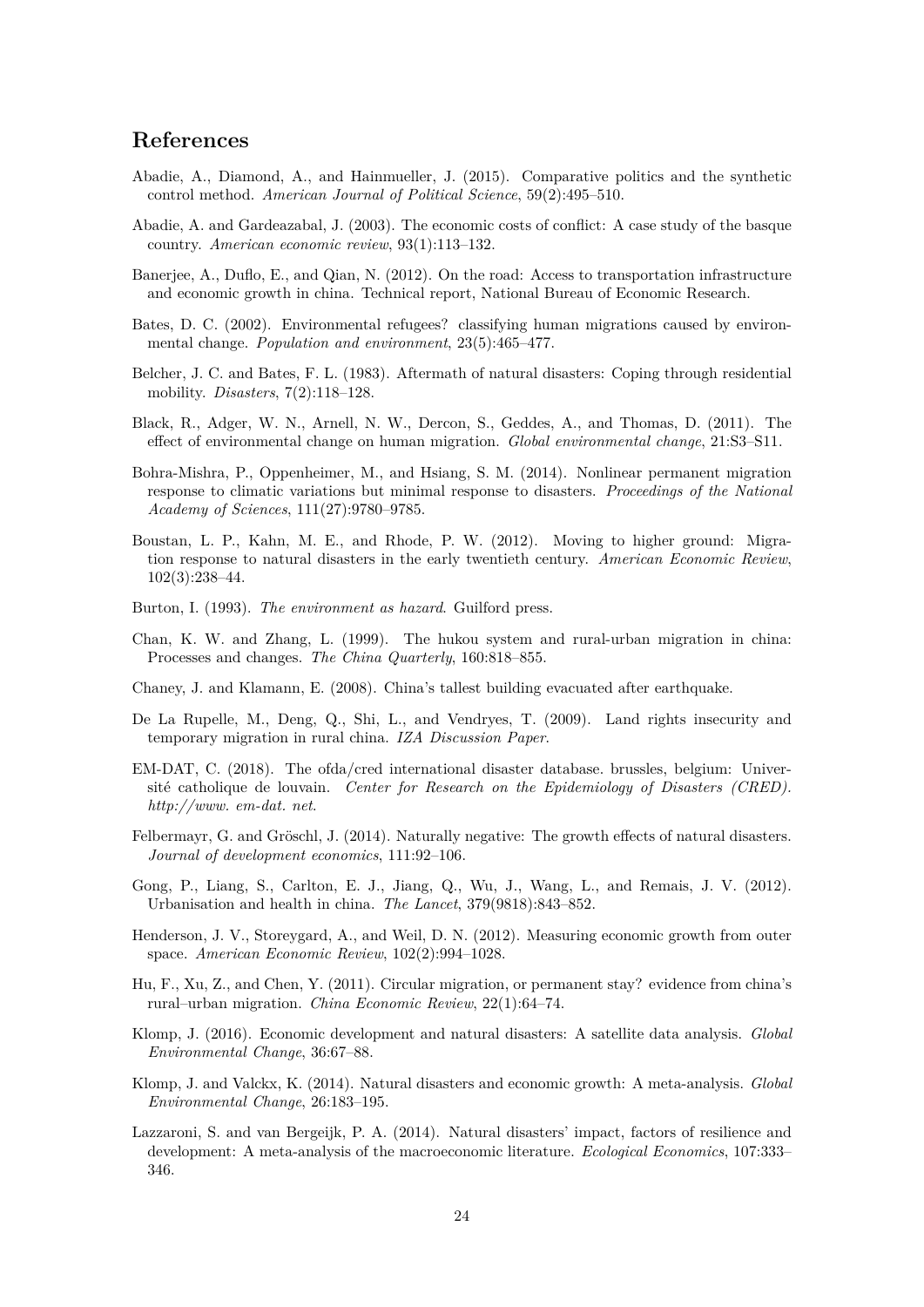- <span id="page-24-13"></span>Lichtenberg, E. and Ding, C. (2009). Local officials as land developers: Urban spatial expansion in china. *Journal of Urban Economics*, 66(1):57–64.
- <span id="page-24-7"></span>Liu, C., Zhang, L., Luo, R., Rozelle, S., and Zhan, L. (2009). Infrastructure investment in rural china: is quality being compromised during quantity expansion? *The China Journal*, (61):105– 129.
- <span id="page-24-10"></span>Liu, Y., Hsiao, W. C., and Eggleston, K. (1999). Equity in health and health care: the chinese experience. *Social science & medicine*, 49(10):1349–1356.
- <span id="page-24-5"></span>Logan, J. R., Issar, S., and Xu, Z. (2016). Trapped in place? segmented resilience to hurricanes in the gulf coast, 1970–2005. *Demography*, 53(5):1511–1534.
- <span id="page-24-11"></span>Luo, Y., Yang, F., Lei, S.-F., Wang, X.-L., Papasian, C. J., and Deng, H.-W. (2009). Differences of height and body mass index of youths in urban vs rural areas in hunan province of china. *Annals of human biology*, 36(6):750–755.
- <span id="page-24-16"></span>Mullan, K., Grosjean, P., and Kontoleon, A. (2011). Land tenure arrangements and rural–urban migration in china. *World Development*, 39(1):123–133.
- <span id="page-24-6"></span>Ngai, R., Pissarides, C. A., and Wang, J. (2016). China's mobility barriers and employment allocations.
- <span id="page-24-17"></span>Oi, J. C. (1999). *Rural China takes off: Institutional foundations of economic reform*. Univ of California Press.
- <span id="page-24-4"></span>Paul, B. K. (2005). Evidence against disaster-induced migration: the 2004 tornado in north-central bangladesh. *Disasters*, 29(4):370–385.
- <span id="page-24-0"></span>Reuveny, R. (2007). Climate change-induced migration and violent conflict. *Political geography*, 26(6):656–673.
- <span id="page-24-14"></span>Reuveny, R. and Moore, W. H. (2009). Does environmental degradation influence migration? emigration to developed countries in the late 1980s and 1990s. *Social Science Quarterly*, 90(3):461– 479.
- <span id="page-24-12"></span>Rozelle, S. and Li, G. (1998). Village leaders and land-rights formation in china. *American Economic Review*, 88(2):433–438.
- <span id="page-24-9"></span>Shen, T., Habicht, J.-P., and Chang, Y. (1996). Effect of economic reforms on child growth in urban and rural areas of china. *New England Journal of Medicine*, 335(6):400–406.
- <span id="page-24-8"></span>Shenggen, F. and Zhang, X. (2004). Infrastructure and regional economic development in rural china. *China economic review*, 15(2):203–214.
- <span id="page-24-1"></span>Smith, S. K. and McCarty, C. (1996). Demographic effects of natural disasters: A case study of hurricane andrew. *Demography*, 33(2):265–275.
- <span id="page-24-2"></span>Smith, S. K., McCarty, C., and Durham, N. (2006). Florida's 2004 hurricane season: Demographic response and recovery. In *annual meeting of the Southern Demographic Association, Durham*.
- <span id="page-24-3"></span>Wang, D., Wu, Y., and Fang, C. (2003). Qianyi, shiye yu chengshi laodongli shichang fenge [migration, unemployment, and urban labor market segregation in china's economic transition]. *Beijing: Institute of Population and Labor Economics, Chinese Academy of Social Sciences*.
- <span id="page-24-15"></span>Wang, F.-L. (2004). Reformed migration control and new targeted people: China's hukou system in the 2000s. *The China Quarterly*, 177:115–132.
- <span id="page-24-18"></span>Xu, T., Ma, T., Zhou, C., and Zhou, Y. (2014). Characterizing spatio-temporal dynamics of urbanization in china using time series of dmsp/ols night light data. *Remote Sensing*, 6(8):7708– 7731.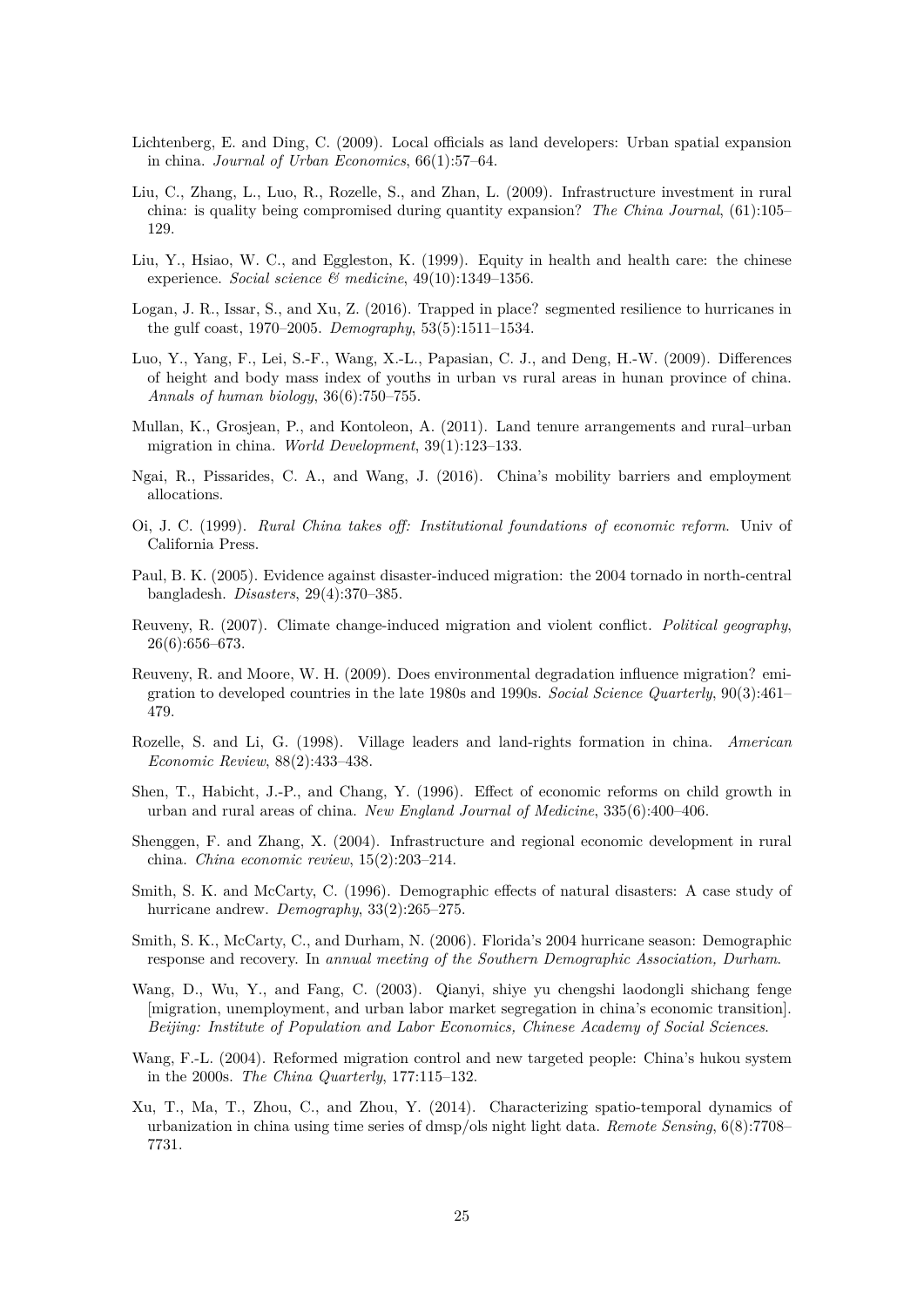- <span id="page-25-4"></span>Yan-Ping, L., Xiao-Qi, H., Xiao-Guang, Y., Guan-Sheng, M., et al. (2009). Application of the who growth reference (2007) to assess the nutritional status of children in china. *Biomedical and Environmental Sciences*, 22(2):130–135.
- <span id="page-25-6"></span>Yang, D. T. (1997). China's land arrangements and rural labor mobility. *China Economic Review*, 8(2):101–115.
- <span id="page-25-3"></span>Yuan, Y. and Xu, L. (2015). Are poor able to access the informal credit market? evidence from rural households in china. *China Economic Review*, 33:232–246.
- <span id="page-25-1"></span>Zhang, K. H. and Shunfeng, S. (2003). Rural–urban migration and urbanization in china: Evidence from time-series and cross-section analyses. *China Economic Review*, 14(4):386–400.
- <span id="page-25-7"></span>Zhang, Q. and Seto, K. (2013). Can night-time light data identify typologies of urbanization? a global assessment of successes and failures. *Remote Sensing*, 5(7):3476–3494.
- <span id="page-25-2"></span>Zhang, Q. and Zou, H.-f. (2012). Regional inequality in contemporary china. *Annals of Economics & Finance*, 13(1).
- <span id="page-25-5"></span>Zhao, Y. (1999). Leaving the countryside: rural-to-urban migration decisions in china. *American Economic Review*, 89(2):281–286.
- <span id="page-25-0"></span>Zhao, Z. (2005). Migration, labor market flexibility, and wage determination in china: A review. *The Developing Economies*, 43(2):285–312.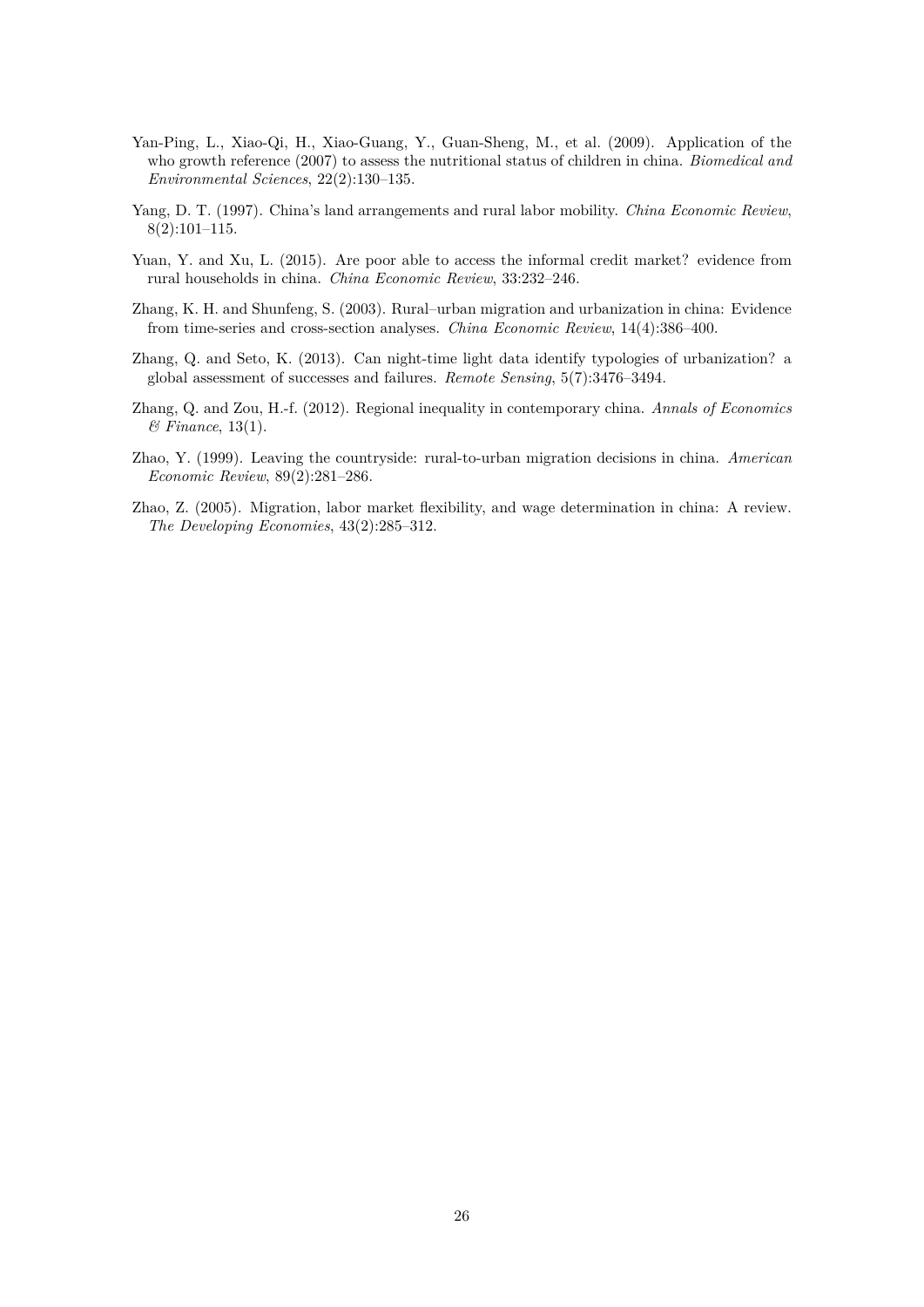# <span id="page-26-1"></span>**7 Appendix**

| Variable              | Definition                                                                                                                                                                                                            | Source                                         |
|-----------------------|-----------------------------------------------------------------------------------------------------------------------------------------------------------------------------------------------------------------------|------------------------------------------------|
| Nighttime Light (NTL) | Yearly measure of light intensity at night. It ranges from<br>$0$ (desert area) to 63 (dense area). Cloud-free measure<br>made from satellite data.                                                                   | NOAA<br>National<br>Geophysical<br>Data Center |
| Birth Rate            | (Number of birth/Average Number of Population) $\times$ 100                                                                                                                                                           | <b>NBSC</b>                                    |
| GDP per capita        | Indicates the gross domestic product in yuan per person.                                                                                                                                                              | <b>NBSC</b>                                    |
| Schooling             | (Number of students Entering in Junior Schools / Number<br>of graduates from primary school) $\times$ 100. When it exceeds<br>100, it means that some students were transfered from<br>other provinces and/or cities. | <b>NBSC</b>                                    |
| Transport             | Volume of passenger traveling by train. Expressed in terms<br>of 100 million persons. Built as an indicator of the transport<br>development scale.                                                                    | NBSC <sup>1</sup>                              |

### Table 5: Variables used in the Synthetic Control Method

Source: Author's elaboration from NOAA and NBSC data.

<span id="page-26-0"></span>

| Variable         | Definition                                                                                                                                                                                                                                                                                                           | Source      |
|------------------|----------------------------------------------------------------------------------------------------------------------------------------------------------------------------------------------------------------------------------------------------------------------------------------------------------------------|-------------|
| Urban ratio      | (Number of people living in a city/Total population) $\times$ 100                                                                                                                                                                                                                                                    | <b>NBSC</b> |
| Urban Population | Urban population ( $\times$ 10000 persons) as a mix of administrative<br>and statistical definition. Considers as an urban dweller, a person<br>living in an area under the jurisdiction of a city but also living<br>close to urban construction, densely populated area (more than<br>$1500$ people per km2), etc. | NBSC        |
| Rural Population | Total population except urban population.                                                                                                                                                                                                                                                                            | NBSC        |
| GDP Prim.        | GDP of the primary industry referring to agriculture (including<br>farming, forestry, animal husbandry and fishery). Expressed in<br>100 million yuan.                                                                                                                                                               | NBSC        |
| GDP Second.      | GDP of the secondary industry referring to the industrial (inclu-<br>ding mining and quarrying, manufacturing, production and supply<br>of electricity, water and gas) and construction sector.<br>Expressed in 100 million yuan.                                                                                    | NBSC        |

Source: Author's elaboration from NBSC data.